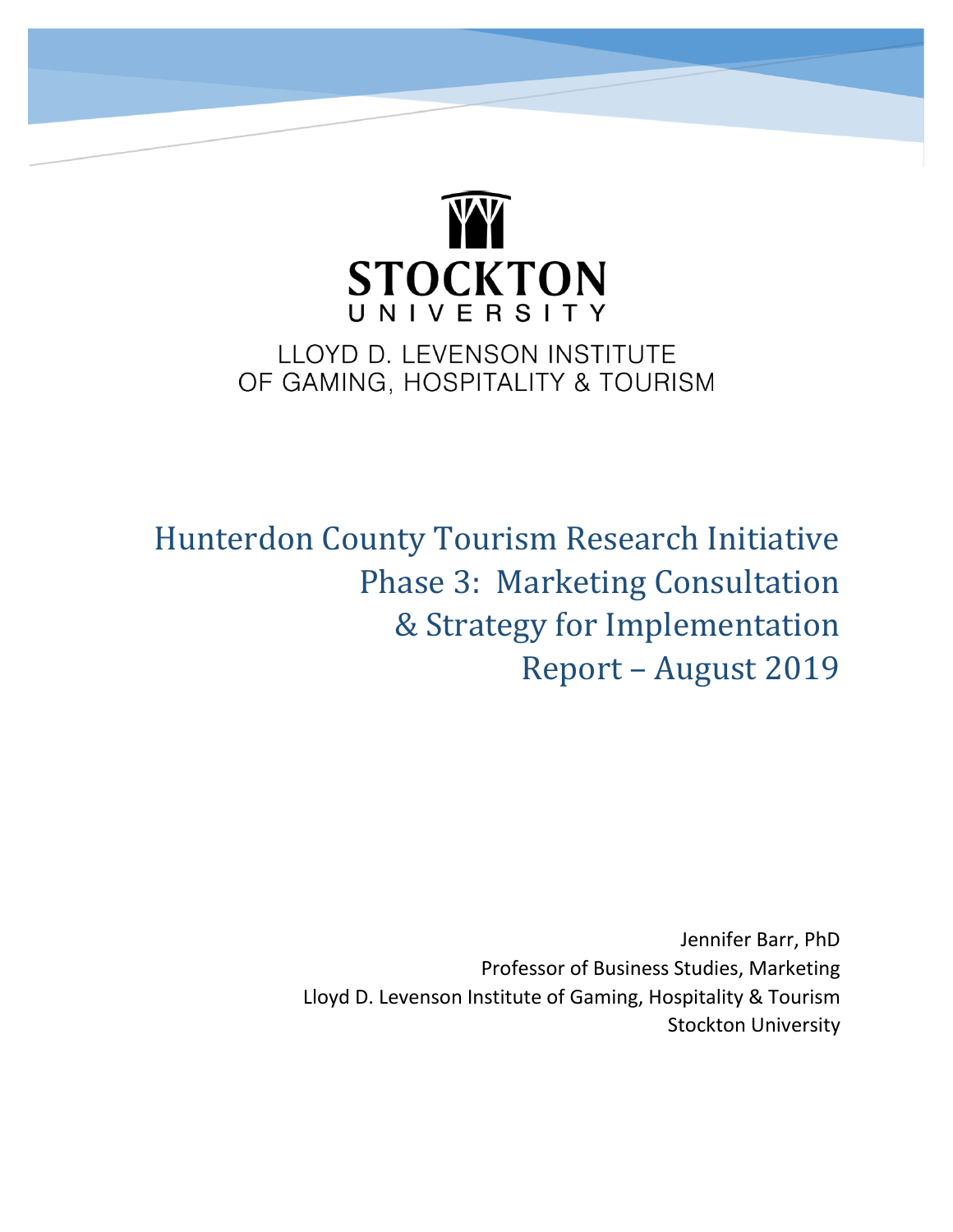# **Table of Contents**

| <b>Conclusion and Next</b> | 21        |  |
|----------------------------|-----------|--|
|                            | $22 - 23$ |  |
|                            | 24-26     |  |
|                            |           |  |
|                            |           |  |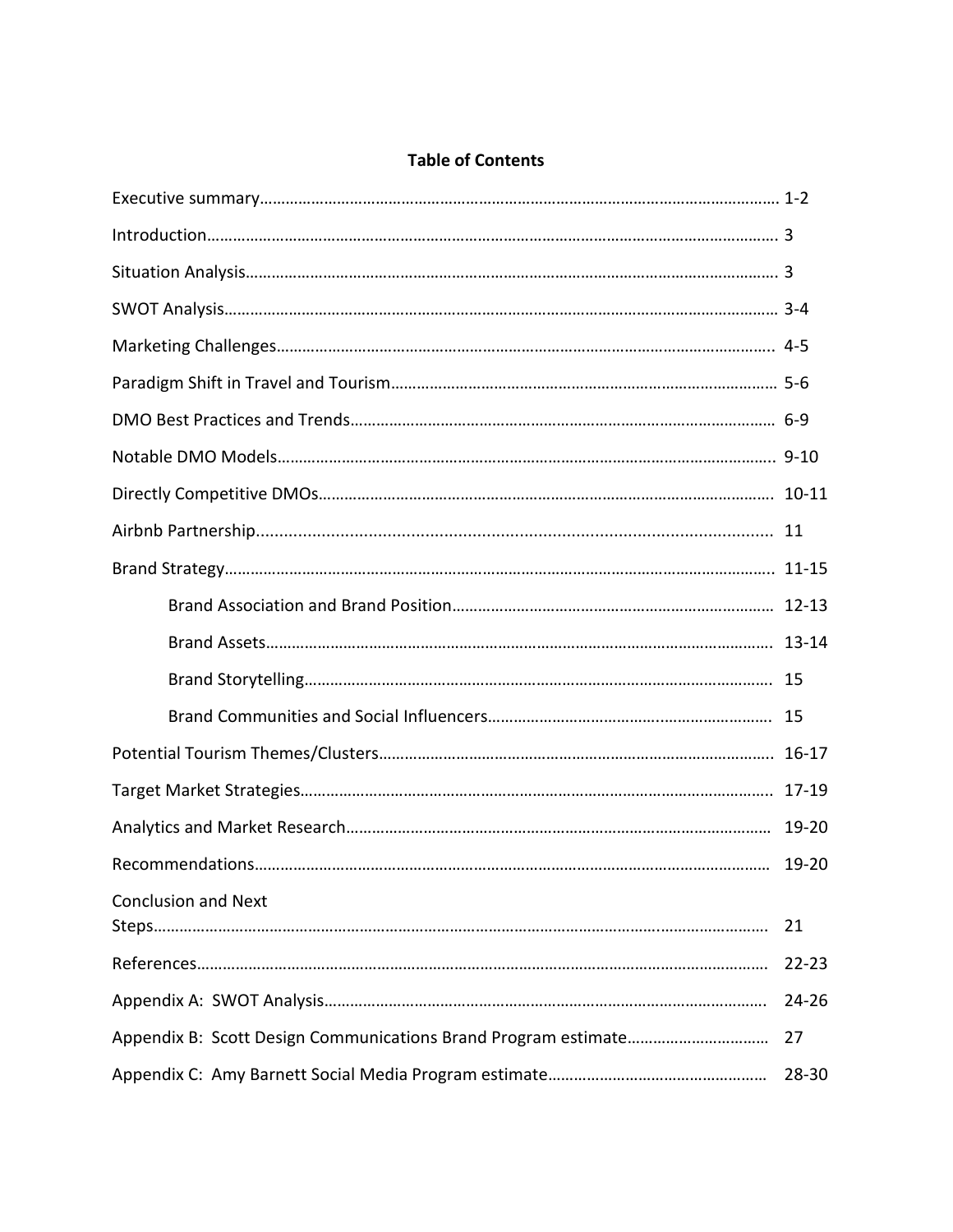#### **Executive Summary**

Hunterdon County is situated in the Skylands region of northwest New Jersey and flanked by the Delaware River and Pennsylvania. It is easily accessible by car from New York and Pennsylvania and perceived as a country escape destination either for day trippers or overnight guests. The Delaware River Towns and various main streets are major draws. However, although the region is abundant in gems that include rolling farms, a historic river, beautiful countryside, exceptional winery and dining experiences, sophisticated and tranquil lodgings, an artisan culture, etc., it is not considered a top-of-mind tourism destination. A four-pronged approach is needed to effectively market Hunterdon County.

First, crafting an umbrella brand strategy would project a solid identity for the tourism region. An integrated marketing communications approach should be used with simplicity, clarity and consistency as top priorities. Second, the region lacks a high-tech, high-touch experience for travelers. A tourism website and entry portal managed by a dedicated DMO is essential to establishing and managing a uniform brand image and all related activities. It will also legitimize the region as a year-round tourism destination with multiple offerings. Third, a stellar social media program, remarkable advertising and elegant collateral materials will reinforce the effort and attract various market segments. Fourth, in order for a comprehensive strategy to succeed, all towns and individual businesses must be wedded to the initiative and willing to subsume current marketing activities into the Hunterdon County brand. Building brand equity is a longterm process that requires substantial commitment as well as the pooling of talent and resources.

Technological advancements (digital, mobile) and visitors' values and expectations (social movements like farm-to-table, authentic local experiences) are overarching influences in destination marketing today. This is consistent with some of the top travel trends for 2019 including weekend trips and short getaways, food tourism, families seeking adventure and the impact of the Instagram platform. Hunterdon County's offerings mirror most of the shifts as do notable DMO models like 1Berkshire and DiscoverLancaster. A palpable difference is that the latter two have an established identity that permeates the respective websites, social media platforms and other forms of promotion. The findings for direct DMO competitors, VisitBucksCounty and TravelHudsonValley, were similar.

1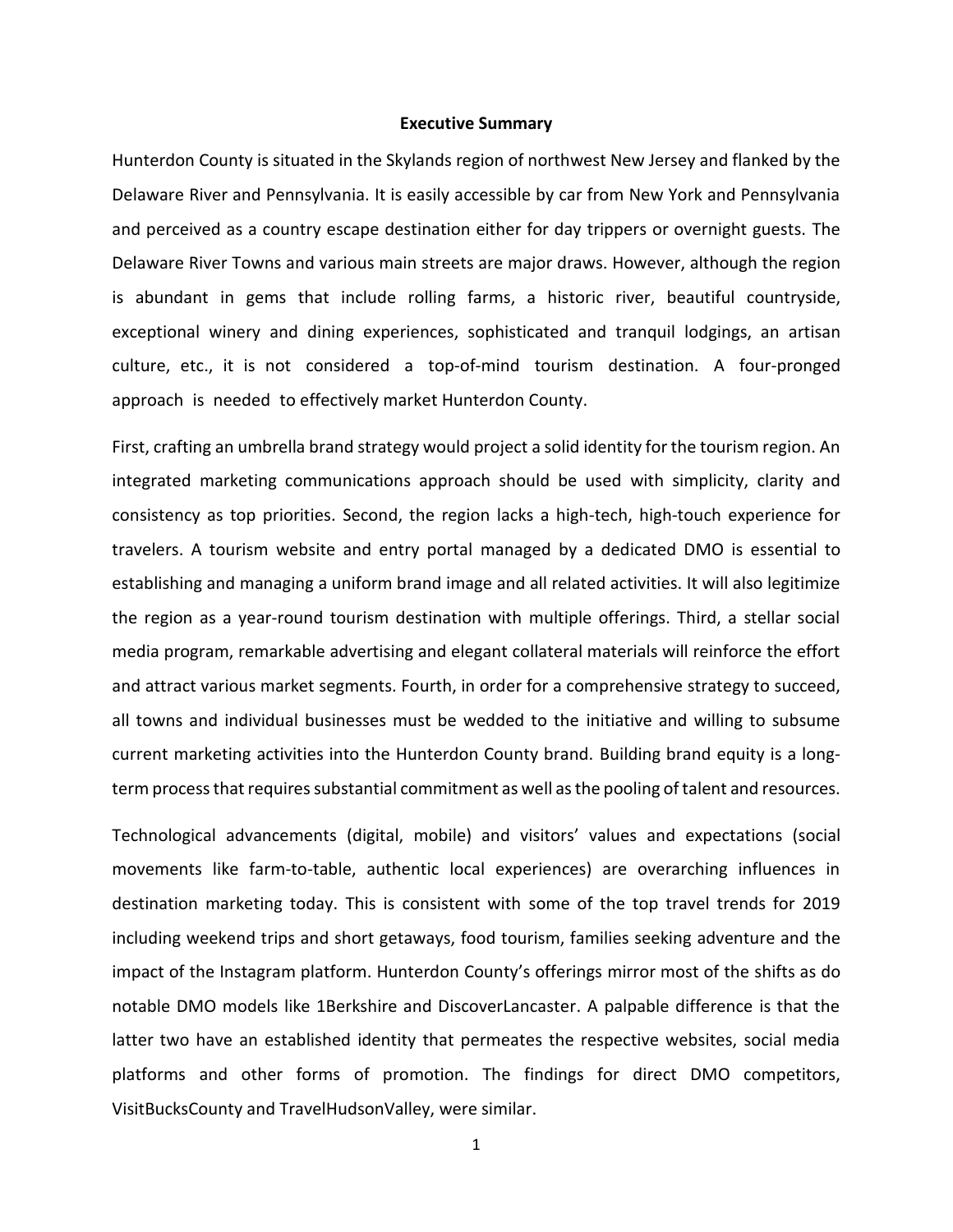Hunterdon County has an abundance of brand assets that have resulted in delighted customers who return regularly to the area. Brand storytelling opportunities are intrinsic to the region and some examples include the Red Mill Museum renaissance, the Ironbound agro-tourism model and the ArtYard community-minded project. There are many meaningful, compelling reasons for visiting Hunterdon County, and customer testimonials and social influencers will be pivotal to shaping the brand through word-of-mouth.

Potential brand themes include arts and culture, agro-tourism, great outdoors, scenic and historic, artisan, rural charm, rustic and vintage, and hiking and biking. The selection of five or six of these options should afford ample opportunities for theme-related destination packages. It is recommended that thirty-second virtual tour videos for each be included in all forms of digital media to entice prospects, ideally accompanied by an app. There are also several annual events revolving around seasons and holidays in Hunterdon County that should be promoted on a "10 things to do list" or a monthly online calendar of events. As an avenue to elevating awareness about the area as a top-of-mind tourism destination, two regional events should be organized each year. Possibilities include an Octoberfest and a "Welcome to Summer" celebration.

Understanding life stage marketing and tracking segments as they transition generationally is crucial to a tourism model that is sustainable. Travel preferences and habits change during the various life stages, and DMOs must monitor and anticipate to capitalize on such shifts. Based on the findings from Phase 2, family travel is predominant and most visitors have party sizes ranging from 3-6. On-site interviews with business owners indicated that Millennials are an untapped market possibly because they rely so heavily on technology to research and commit to a destination. They often travel with groups of friends and their lodging preference is Airbnb or great outdoors excursions. In addition to life stage and generation, two other viable segmentation criteria are usage patterns (frequency of visit, length of visit) and destination purpose. Metrics and analytics should be used to develop target market profiles, track usage habits and predict behavior so tailored packages and programs can be developed.

2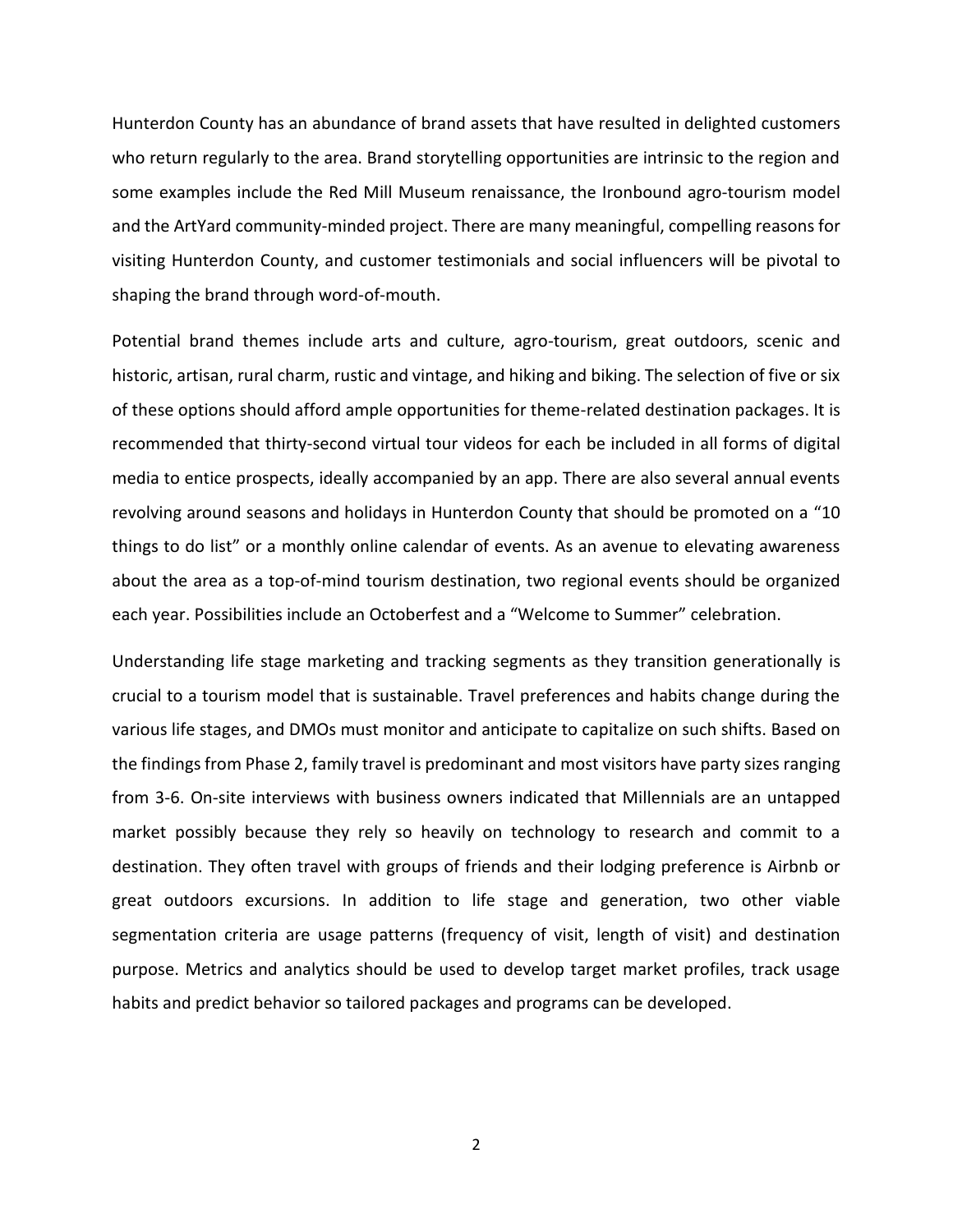#### **Introduction**

A three-phase study was commissioned by the Hunterdon County Board of Chosen Freeholders and funded through a grant by the New Jersey Highlands Council. The Hunterdon County Chamber of Commerce, Hunterdon County Office of Economic Development and the Delaware River Towns Chamber of Commerce and Visitors Bureau championed the effort.

This report encompasses the final phase of the study and was informed by the findings of the previous phases as well as extensive secondary research, anecdotal evidence from social media/customer reviews, on-site research that included interviews with a variety of business owners/operators from several Hunterdon County municipalities, and numerous exchanges with a representative from the Hunterdon County Economic Development Commission.

# **Situation Analysis**

Hunterdon County (hereafter referred to as "HC") is situated in the Skylands region of northwest New Jersey and flanked by the Delaware River and Pennsylvania. It is easily accessible by car from New York and Pennsylvania and perceived as a country escape destination either for day trippers or overnight guests.

HC is a tourism destination that includes 26 municipalities with historic roots, majestic beauty and small-town charm. The Delaware River Towns and various main streets are major draws.

HC is seeking to grow its tourism revenues and, in the process, appeal to new target markets using a multi-generational approach. It is also interested in a marketing strategy that will position HC as a distinctive brand in a uniquely competitive space.

# **SWOT Analysis**

A detailed SWOT analysis is provided in Appendix A. Highlights for each section are noted below.

Primary strengths include unwavering support by two DMOs and two government organizations; a very strong sense of community pride and focus on delivering exceptional customer experiences across the region; highly satisfied customers who often return to the region; a bucolic and breathtaking setting; easy access by car from New York and Pennsylvania; a plethora of brand assets; and, many brand storytelling opportunities.

The primary weakness is that a distinctive brand identity does not exist for HC so it is not perceived as a comprehensive tourism destination. So awareness levels are low. Also, there is not a dedicated DMO for travel and tourism for HC. Other weaknesses include inadequate and expensive lodging; the region lacking a high-tech, high-touch experience; independent marketing and branding programs for towns and businesses; and, lack of data.

Opportunities include steady national and state growth in tourism for the last several years; historic roots, majestic beauty and small-town charm; abundant brand assets; well-known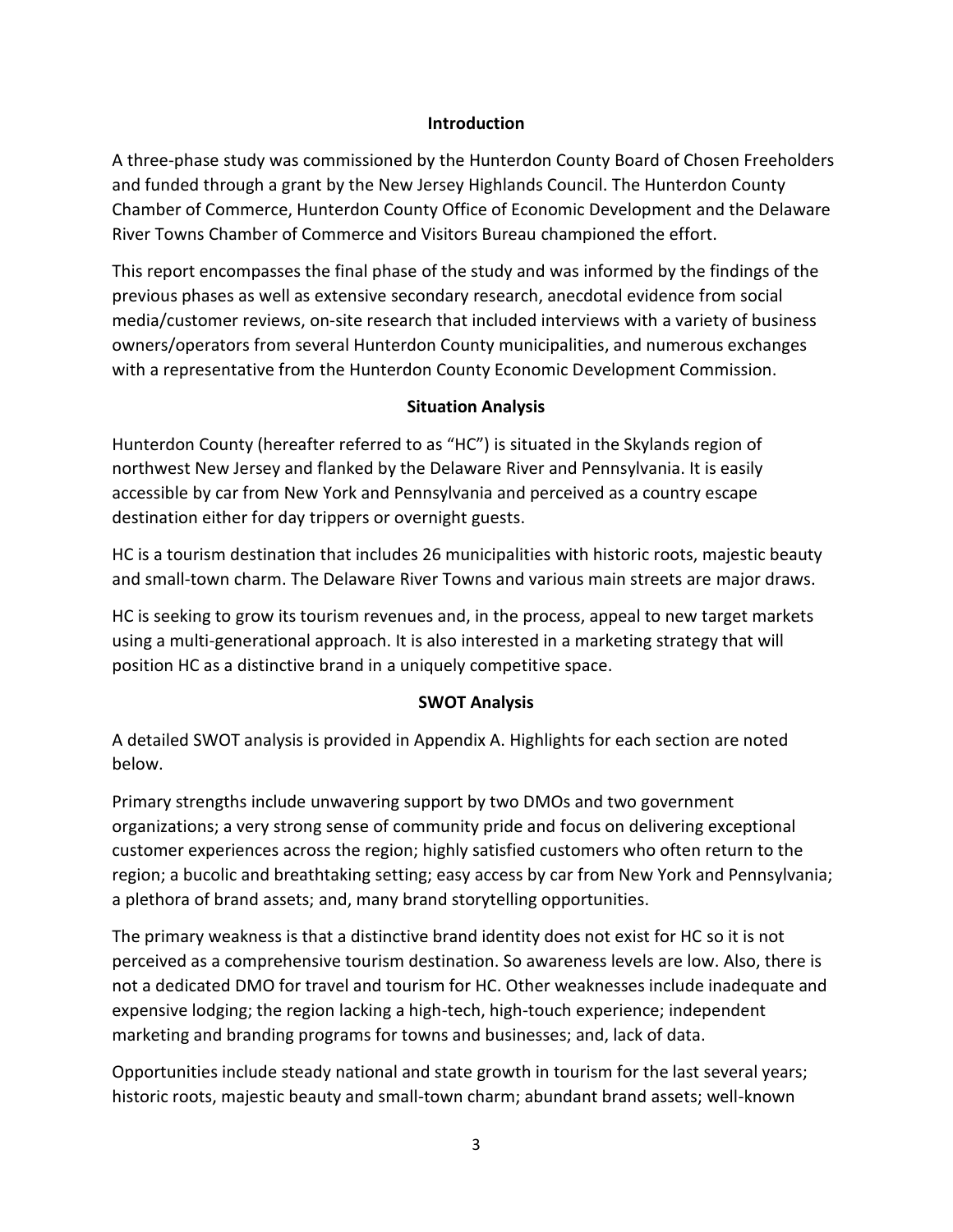towns that are major draws to the region; potential partnership with Airbnb; the ability to appeal to younger generations of travelers by infusing technology and desired amenities; and, HC being poised to respond to the "work, play, life balance" travel trend.

The primary threat is competition; specifically, Bucks County and the Hudson Valley. Other threats include buy-in of all internal stakeholders into a unified tourism brand program; loss of hotel revenue nationally to Airbnb; a high second-home population; and, an inability to attract younger demographics to live and work in the region

#### **Marketing Challenges**

The primary marketing challenges faced by HC are fourfold:

- 1. *Lack of a brand image/identity*. Brands deliver value to customers through significant points of difference. Associations are then created which shape perceptions and, ultimately, experiences. Although HC is abundant in gems that include rolling farms, a historic river, beautiful countryside, exceptional winery and dining experiences, sophisticated and tranquil lodging, an artisan culture, etc., it is not considered a top-ofmind tourism destination. An umbrella brand strategy would position it as such and should minimally include a logo, slogan, specific colors, design attributes, text and photos. Moreover, an integrated marketing communications approach should be used with simplicity, clarity and consistency as priorities.
- 2. *Dedicated website and entry portal*. The government organizations and chambers are crucial to promoting tourism and vested in the vitality of all businesses in the various towns in HC. In fact, the Hunterdon County Board of Freeholders is the first link that appears when conducting a search for HC. Similarly, users are directed to the Hunterdon County Chamber of Commerce via the [New Jersey DMOs](https://www.visitnj.org/new-jersey-destination-marketing-organizations) page (notably, links for most other DMOs on the site use visuals and are traveler focused). Although informational, visitors engaged in the search effort are interested in a website devoted to tourism offerings. It is often the first touch point in the user search experience which should feed into others (both tangible and intangible). A dedicated website managed by a separate destination marketing organization is essential to establishing a brand image/identity for HC that will be immediately recognizable across all forms of communication. It will also legitimize HC as a year-round tourism destination with multiple offerings for both prospective and returning visitors.
- 3. *Carving out a niche for HC in a competitive DMO arena*. Regionally, primary country escape competitors Bucks County and Hudson County have achieved high awareness levels through stellar and consistent marketing. Other Pennsylvania, New Jersey and New York towns are also viable threats for tourism dollars. A strong brand presence on travel/dining and crowd-sourced review sites like Yelp and TripAdvisor is essential.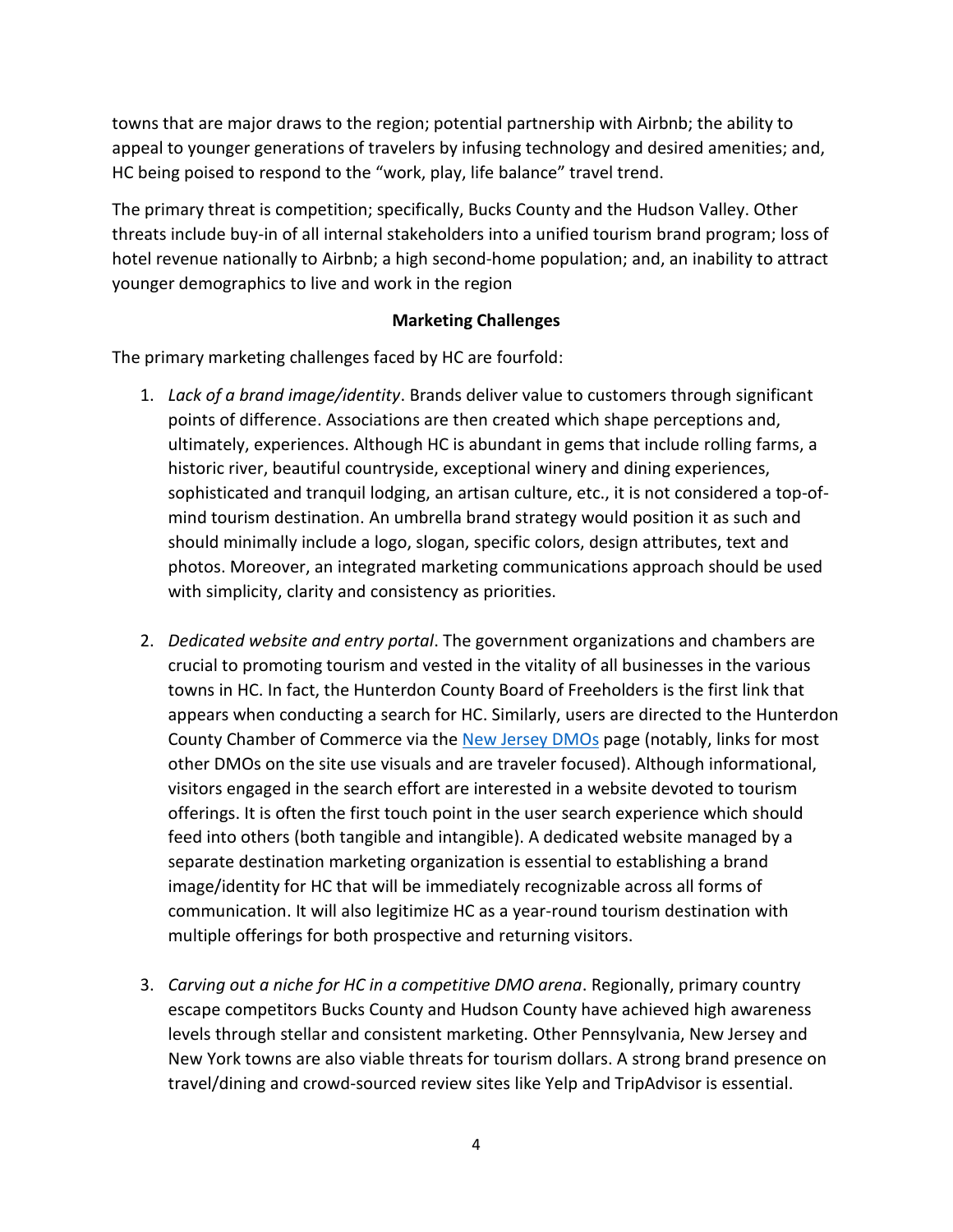Moreover, targeted social media marketing and messaging, remarkable advertising and elegant collateral materials will reinforce efforts and attract various market segments.

4. *Buy*-*in of towns/individual businesses and internal branding*. Since HC does not have a comprehensive tourism brand, towns and businesses have understandably engaged in separate and proprietary marketing/promotion activities to both attract and retain customers. In order for a holistic branding strategy to succeed, all internal stakeholders must be wedded to the initiative and willing to subsume current activities into the HC brand. Building brand equity is a long-term process that requires substantial commitment as well as the pooling of talent and resources.

# **Paradigm Shift in Travel and Tourism**

Technology and travelers have spurred the paradigm shift in travel and tourism. More specifically, the transformation has occurred due to specific technological advancements (digital, platform-based businesses, mobile) and alignment with visitors' values and expectations (sustainability/social movements like farm-to-table, authentic local experiences).

Seamless integration of technology for disseminating information to users, a comprehensive travel partner network and cultivating communities through social media and local experts have also been instrumental in shaping the new ecosystem. The noted trends as well as others are reflected in the framework below.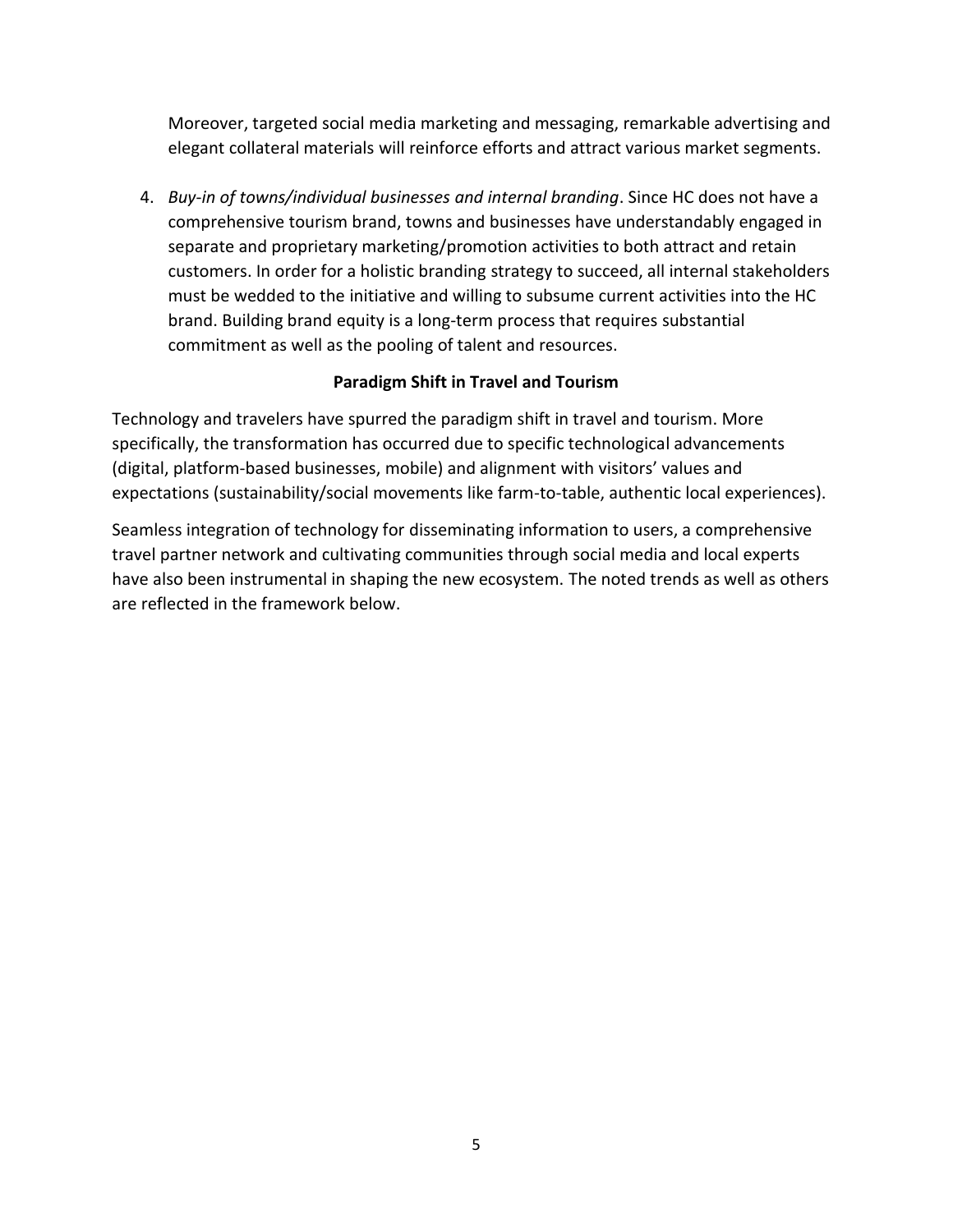

#### Source[: The digital tourism ecosystem](https://www.google.com/search?q=ecosystem+for+tourism&rlz=1C1GGRV_enUS764US764&tbm=isch&source=iu&ictx=1&fir=AwzYdTRcop9MuM%253A%252C-OpZYVd6UlilqM%252C_&vet=1&usg=AI4_-kTPh9n9l5QSJbnFmPseANlygOcYTQ&sa=X&ved=2ahUKEwj2_MScxdPjAhXMnuAKHYkJC9kQ9QEwAHoECAMQAw#imgrc=E9aoT-dWeGslpM:&vet=1)

"Food will continue to be the way to visitors' hearts—and Instagram feeds—with even more travelers hungry for culture and adventure planning trips around signature culinary offerings." (7) Immersing visitors in foodie-related experiences such as cooking classes and wine-making are highly desirable. Promoting a destination based on a unique historic event or pop culture is also likely to resonate. And highly personalized interactions achieved through, for example, a mobile app deliver a much more valued experience while simultaneously increasing overall spend. "Travelers have the knowledge and power to go it alone—finding their way around a destination and spontaneously booking tours, restaurant reservations, attraction tickets or just about anything else direct from their smartphones." (7) Hilton Honors' app, for instance, offers personalized features like a Fun Finder that sends geo-alerts about special offers and event invitations when guests are within a given proximity to certain amenities like a spa. Another notable trend includes tech-savvy solutions like augmented reality apps for offerings like DIY walking tours. (7)

#### **DMO Best Practices and Trends**

Visuals and content across all forms of digital and collateral communication should uniformly reflect a destination's aesthetics and character, and make it compelling and memorable to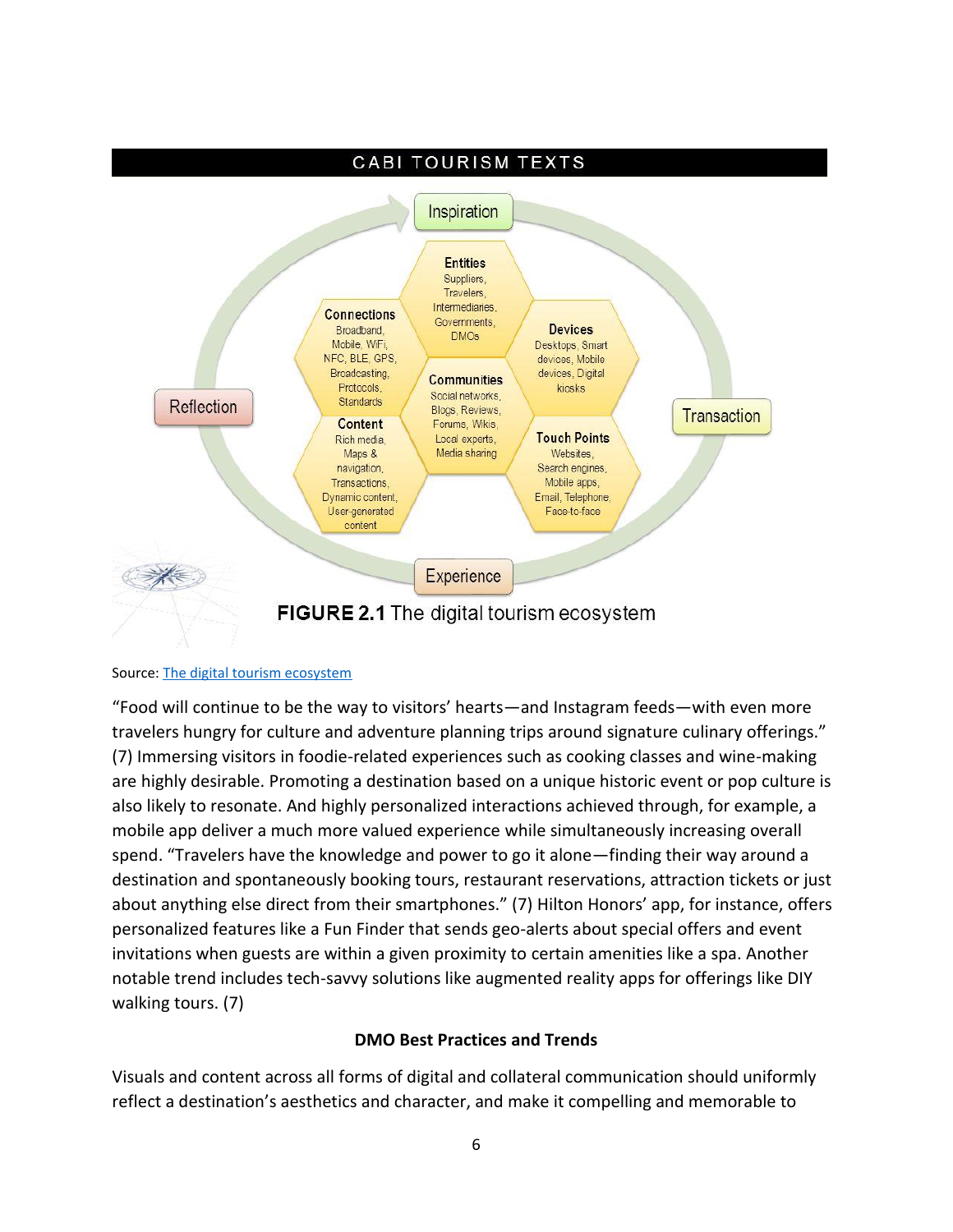prospective visitors. "It's imperative that you understand your customers' mindset and properly align their experiences and expectations into one seamless moment … needs to flow into every customer experience that you provide, online and offline." (8)

The DMO website, in particular, is crucial to the customer journey. It should be easy to navigate, display information clearly, inspire and, above all, be helpful (9). First impressions of a website are formed in .05 seconds so the above-the-fold content is crucial. Greenland.com has effectively achieved a visual brand that conveys adventure, nature and being a pioneer. (8)



#### Source: [8 destination strategies with the highest ROI](https://www.trekksoft.com/en/blog/best-destination-marketing-strategies)

A DMO website should also be regularly updated and mobile ready. In fact, mobile bookings in travel grew 1700% between 2011 and 2015 (8) and 61% of travelers in the U.S. booked and paid for travel through their smartphone during 2018. (10) So a cohesive digital presence and collaborative network of travel partners/suppliers who can cross-sell (e.g., lodging with excursions) is essential for unifying a region's assets and maximizing return on investment. And for many travelers, a priority upon arrival to the destination is determining the hashtag set by the tourism board to get their images shared. "Set the hashtag for your destination, market it, monitor it, and share the really high-quality visuals that are selling your destination at no cost to you." (8)

Visitors also value tabs on the navigation bar at the top of a website or in a simple side menu on a mobile device. All contact information should be easy to find with phone lines, email support and/or chat services like the image below. (9)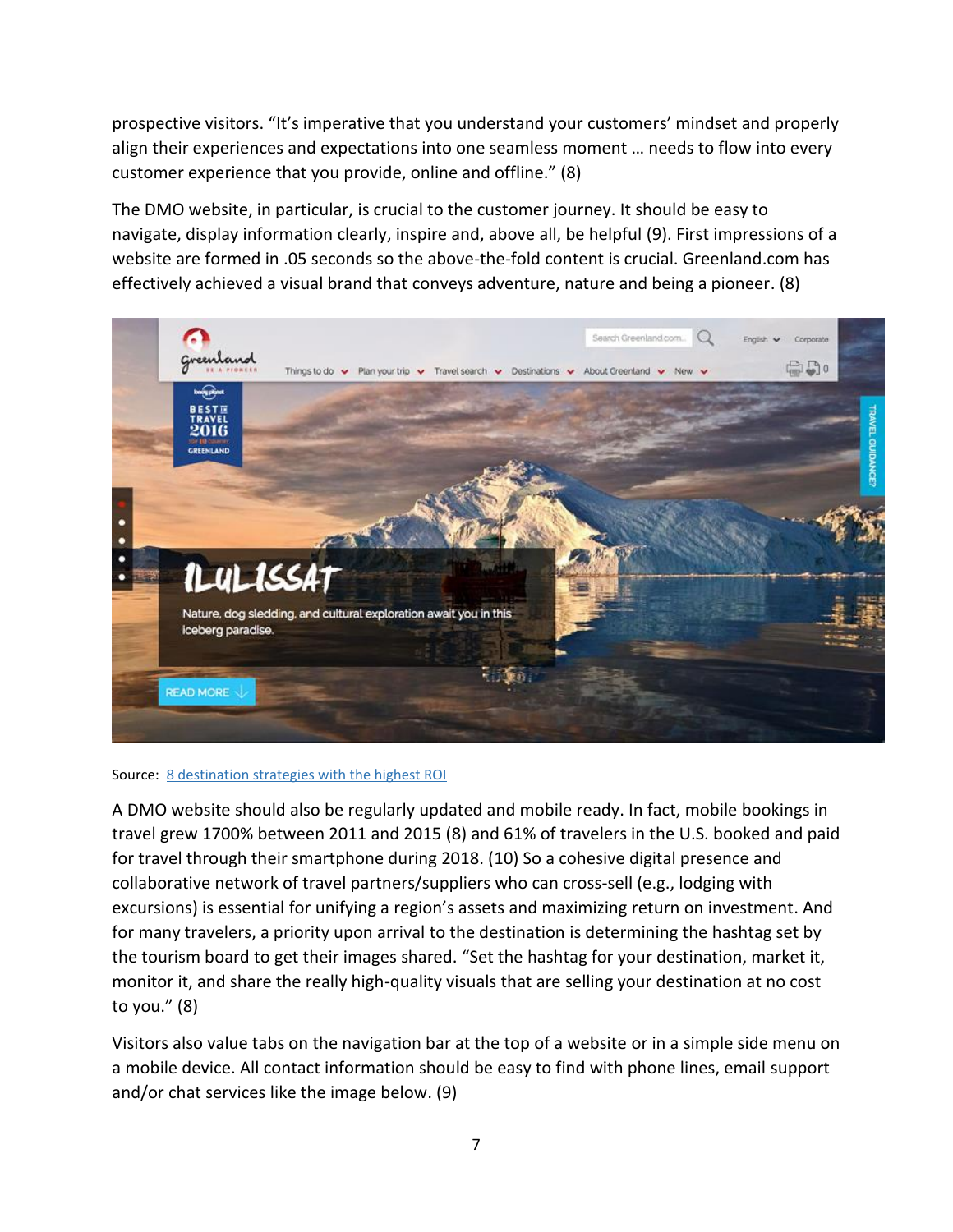# **VISITORS CENTER**

Who are you going to ask for the inside scoop on your visit to Cleveland? That guy outside the convenience store or the destination experts? Thought so...

# **CLEVELAND VISITORS CENTER**

Stop by the Cleveland Visitors Center to get insider tips and info from self-described "Clevelandgelicals" who maintain an unorthodox love affair with the city.

Location: 334 Euclid Ave. Cleveland, OH 44114 800.321.1001 | 216.875.6680 CLEConcierge@destinationcle.org

Regular Hours: Monday-Saturday: 9:00am to 6:00pm Sunday: Closed

#### Visitors **Cleveland Visitors Center Request A Visitors Guide** Subscribe to Visit CLE tination Cleveland App **Convention & Visitors Bureaus Downtown Cleveland Alliance Ambassadors** FAQs **Handicapped Accessibility International Services Meeting Planners Groups & Reunions LGBT Travel** Subscribe to Visit CLE **Destination Cleveland App Visitors Guide** Maps Transportation **Discounts**

Source: [8 tips for a brilliant DMO website...](https://destinationthink.com/8-tips-destination-marketing-dmo-website-hall-of-fame/)

The top five travel trends for 2019 include:

- 1. Weekend trips and short getaways: over half of all travelers report that they plan to take more weekend and mini-trips in 2019 and they are seeking "authentic experiences that are personal, rewarding and tailored to their interests." (11) DMOs should strive to reach target markets that are within a three-hour driving radius of the destination, and collaborate with local stakeholders to craft short-term packages that encourage overnight stays.
- 2. Food tourism: as noted previously, demand for curating culinary experiences continues to grow. Social media is driving the trend due to travelers sharing their edible experiences and photos, and Instagram is the preferred platform. This presents opportunities for DMOs "to craft unique itineraries that appeal to foodies, wine connoisseurs, craft beer enthusiasts, and the like." (11)
- 3. Bleisure travel: in 2017, over 60% of business trips were extended to include leisure time, representing about a 40% increase from the prior year. The three most popular bleisure activities are sightseeing, dining and arts/culture offering DMOs opportunities to deliver value added through incentive packages or lodging discounts to attendees who extend their stay.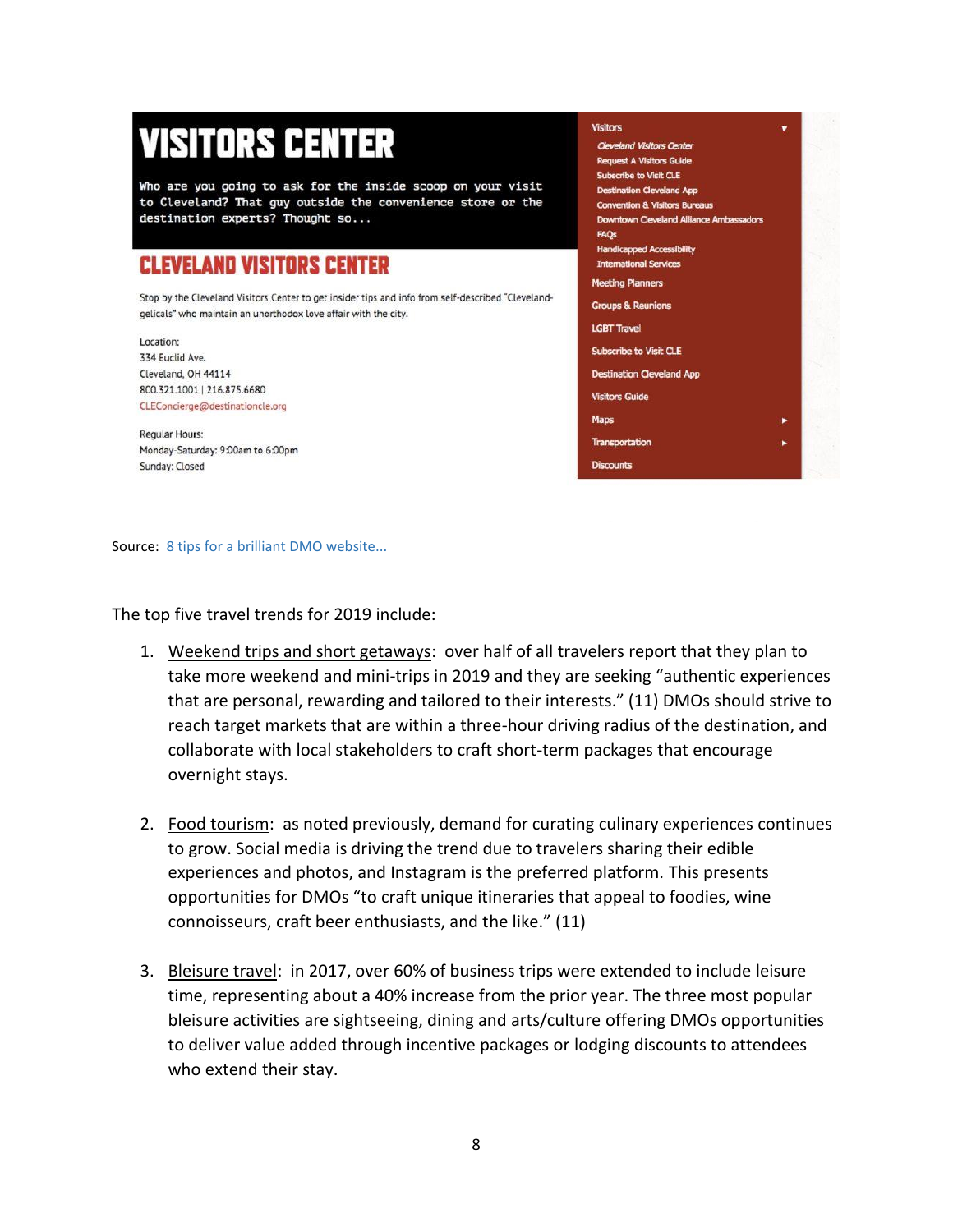- 4. Families want adventure: children are key influencers in family travel planning, and families are foregoing traditional vacations (beach, Disney) "in favor of adventurous, offthe-beaten-path experiences." (11) This trend is expected to continue, presenting multigenerational family travel experience opportunities for DMOs that will require familyfriendly language, imagery, collateral and itineraries.
- 5. Instagram is taking center stage: this is a reoccurring theme across secondary research. The "insta-tourism" platform is an important marketing tool, inspiring travelers to visit destinations based on photogenic visuals on the site. So DMOs must maintain an active presence on Instagram. Notably, people engage with the site 10 times more than with Facebook, making it an ideal place to feature distinctive offerings. (11) And partnerships with social influencers dedicated to travel and tourism is a highly effective way to pique interest and influence the travel plans of prospects.

#### **Notable DMO Models**

The DMO models below were recommended by LIGHT and reviewed for this study.

Berkshires, MA [\(1Berkshire.com\)](https://1berkshire.com/) Finger Lakes, NY [\(FingerLakes.org\)](https://www.fingerlakes.org/) Lancaster, PA [\(DiscoverLancaster.com\)](https://www.discoverlancaster.com/index.asp) Richmond, VA [\(VisitRichmondVA.com\)](https://www.visitrichmondva.com/) Southern Shore, NJ [\(NJSouthernShore.com\)](https://njsouthernshore.com/)

Generally, the websites and collateral materials exuded a local lifestyle and culture magazine feel that is rather different from the static, typical images (e.g., beds in guestrooms) that have historically defined the field. Facebook pages mirrored the respective branding strategies and the [VisitRichmondVA Facebook](https://www.facebook.com/VisitRichmondVA/) was a standout. The site uses movement and music to garner attention through a cover video that transports the visitor. The brand assets are beautifully captured and quotes from credible sources like *Forbes,* bicycling.com and *The Daily Meal* tell the story. The **DiscoverLancaster Facebook** is also well designed with crisp, colorful photos.

Three of the DMOs were evaluated in detail for the reasons provided in each section.

#### [1Berkshire.com](https://1berkshire.com/)

Formed in 2016 through a merger of four countrywide economic development organizations with a dual-focus on economic development and promotion of the region as a preferred place to visit, live and grow a business. The concerted effort facilitated leveraging resources, improving efficiency, expanding audience reach and coordinating programs to benefit the overall region. Stakeholders encompass a board of directors, investors network (includes the business community), the creative economy, entrepreneurs and young professionals.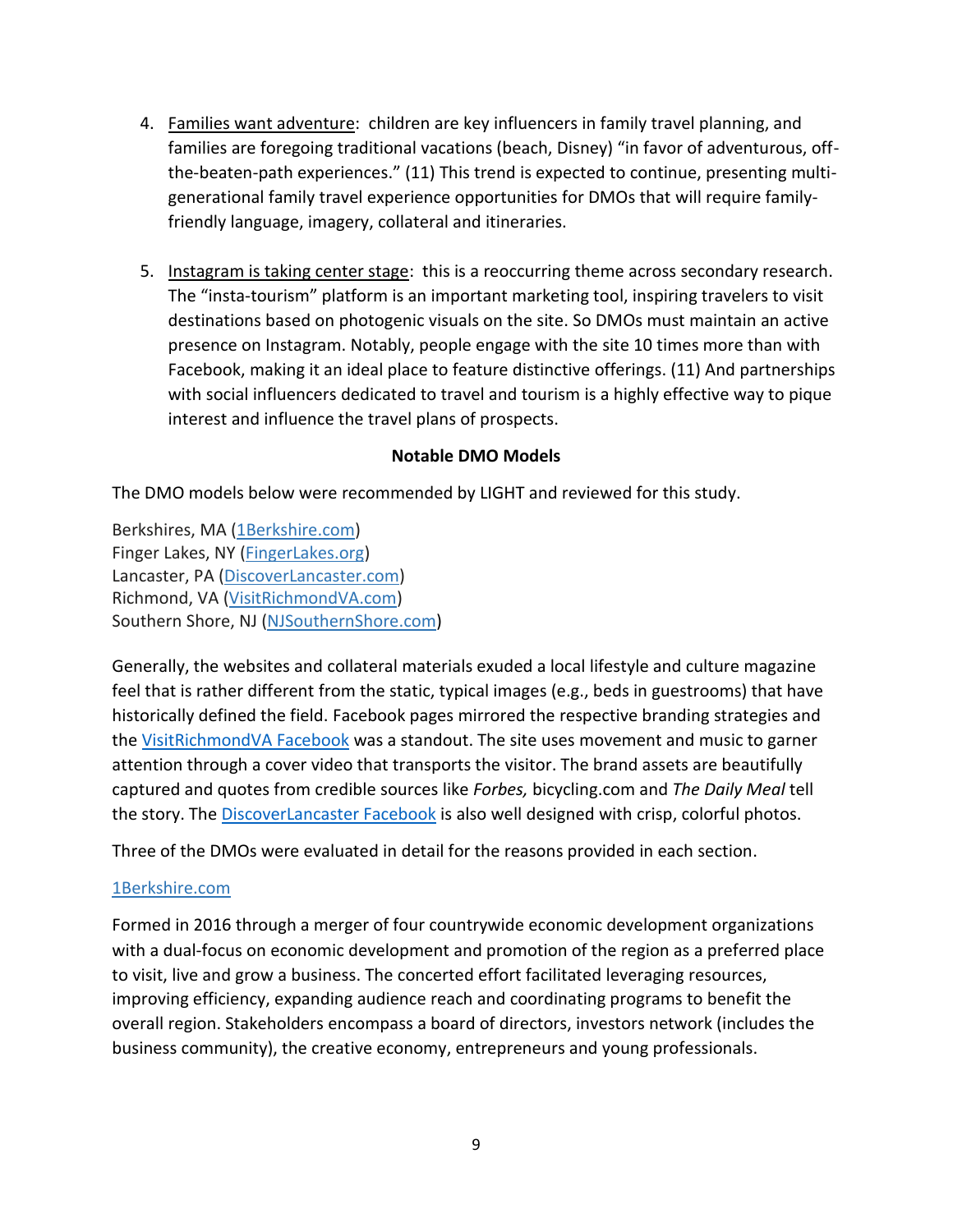In 2019, the Berkshire Blueprint 2.0 was launched and is a culmination of two years of research and planning for implementing a new strategic imperative across The Berkshires. (12) It is apparent from the high-quality website that considerable time and effort was invested in recasting a brand image that was consistent with the DMO's goals.

This model is aligned with the goals of HC from both a tourism and urban development perspective. It was gleaned from the interviews with various HC business owners/operators and politicians that in addition to creating an umbrella tourism brand, attracting a younger demographic to the area to live and raise a family was an imperative. (13)

#### [DiscoverLancaster.com](https://www.discoverlancaster.com/index.asp)

The region is promoted as a single entity revolving around the theme "Discover Lancaster." The visually appealing website is expressive, effectively conveying an experience that includes dining, lodging and unique offerings like Amish tours. A farm-to-table video reinforces the agrotourism industry which is so intrinsic to Lancaster County's history and culture. [Regions and](https://www.discoverlancaster.com/regions-towns.asp) [Towns](https://www.discoverlancaster.com/regions-towns.asp) is the first link on the site and directs visitors to a separate web page, showcasing five distinct tourism destinations. This aligns nicely with the infrastructure of HC and potential for clustering municipalities (e.g., Delaware River Towns) based on proximity and offerings.

# [NJSouthernShore.com](https://njsouthernshore.com/)

Cape May County partnered with Cumberland County to form Southern Shore Regional. The DMO strives to improve the business climate in New Jersey by promoting tourism to both Cape May and Cumberland Counties in a targeted geographic area and, in the process, assist member businesses by growing demand for travel to the region.

The oversized visuals on the website are crisp and breathtakingly beautiful. They successfully capture and convey the natural resources, culinary delights and variety of activities like the beach and bird watching. The photos convey multi-generational interests which is consistent with a strategy that should be used by HC. Moreover, once HC cements a distinctive and compelling brand identity in the regional DMO space, it may be beneficial to consider a cobranding partnership with Bucks County given the close proximity of the DMO, historical coupling of New Hope and Lambertville and roots in the Delaware River Towns. The spillover effect of two upscale brands could potentially expand the visitor base as well as repeat business for both regions.

# **Directly Competitive DMOs**

Bucks County [\(VisitBucksCounty.com\)](https://www.visitbuckscounty.com/) and the Hudson Valley [\(TravelHudsonValley.com\)](https://travelhudsonvalley.com/) were identified as direct competitors. (13) The opening page on the Bucks County website is ripe with visuals but it borders on being somewhat overwhelming for the visitor. More white space is necessary to ease the process of absorbing and balancing the visual elements. Interestingly, the site has a prominent "From the Locals" link that brings the user to a page that includes a list of authors who live and work in the area and share their respective stories. This authentic "insider" glimpse personalizes the experience for prospective visitors. Also, the "Visit Bucks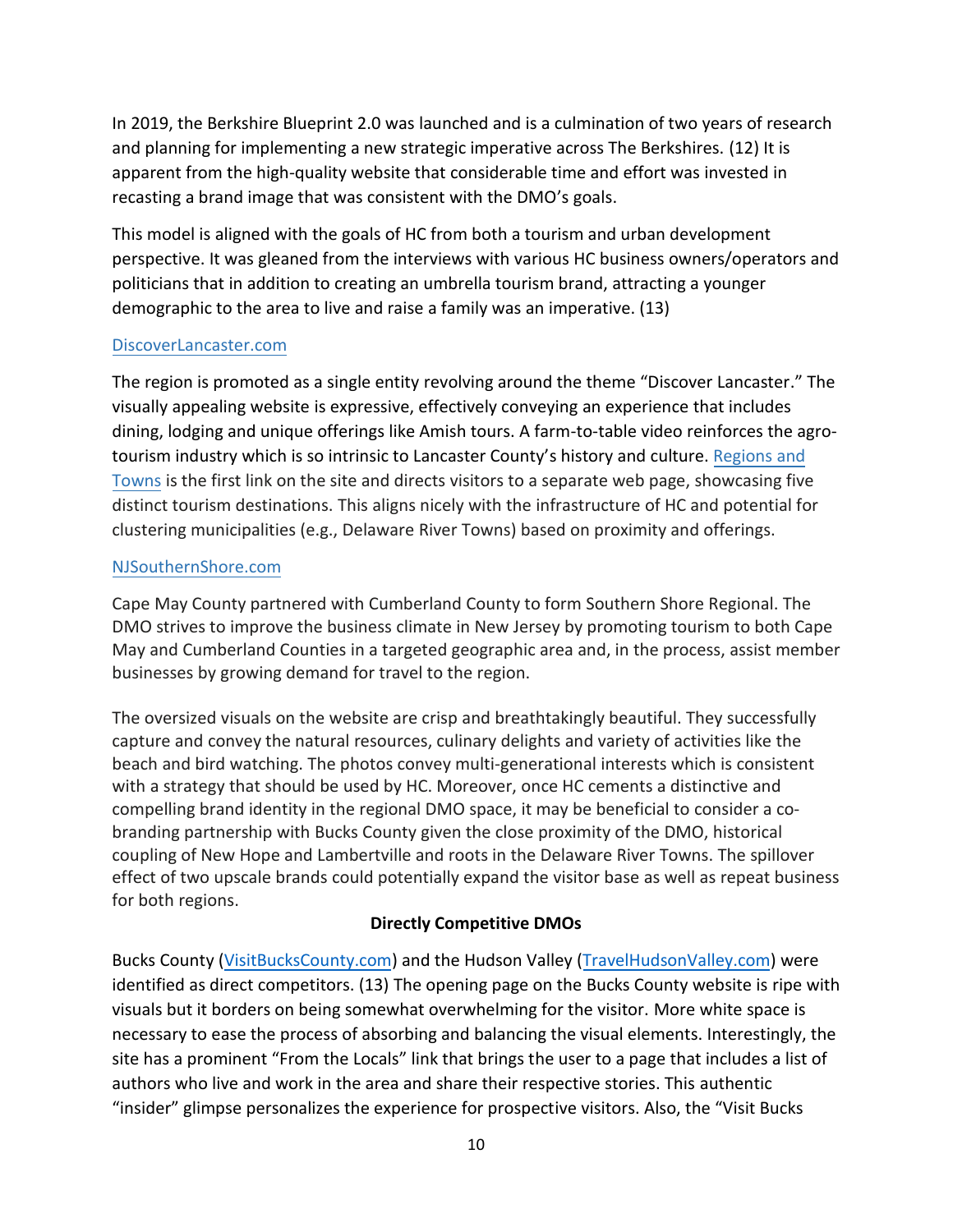County" slogan is carried through on collateral materials and social media sites, and visual elements and themes are intertwined. Th[e VisitBucksCounty Facebook](https://www.facebook.com/VisitBucksPA/) page is also inviting and, like VisitRichmondVA, effectively uses a cover video with aerial photography.

The Hudson Valley site adeptly uses sensory cues; specifically, the white text overlays on the images trigger the five senses. Sensory perception is a powerful mechanism for attracting prospects and central to the perception-reality philosophy that defines the influence of branding. In fact, the phenomena is captured in a seminal advertising monograph that "we taste the image, drink the label…" (14) when referring to classic campaigns like Absolut and Marlboro.

Hudson Valley's most well-known natural asset is showcased consistently on the site. "Follow the river" prefaces most of the copy. Some of the sensory appeal image overlays include "Listen to the quiet" and "Hear and watch live performances" and the [HudsonValley Facebook](https://www.facebook.com/HudsonRiverValley/) page is laden with beautiful visuals.

# **Airbnb Partnership**

Airbnb has significantly disrupted the lodging industry, experiencing 100% year-over-year growth since its inception in 2008 in 10 key hotel markets in the U.S. (3) The travel platform generated \$93M in profit in 2017 with nearly 660,000 listings (4). The threat has been palpable with hotels losing about \$450M in direct revenues annually to Airbnb (4), and it has encroached on travel destinations large and small in the country.

Given the fact that lodging availability, room capacity and a premium-pricing structure cannot adequately accommodate substantial and extended overnight stays to HC (1), it would be logical to partner with Airbnb hosts (preferably super hosts) who live in the region. This will also entice younger markets to HC because Airbnb is typically 6-17% less expensive than a regional hotel's average daily rate (4). In particular, Millennials prefer Airbnb stays or, alternatively, great outdoors adventures.

Although it is anticipated that the Airbnb partnership suggestion will be met with some resistance from existing HC lodging owners and other interested parties, it is highly likely that overall tourism spend to the region would increase. The move would also result in greater social media exposure and buzz, and visitors would experience greater authenticity through the lens of local hosts.

# **Brand Strategy**

Branding is a strategic process that combines all tangible and intangible benefits to establish a differential advantage in a competitive space. Authenticity, credibility and distinctiveness are hallmarks of iconic and sustainable brand platforms (see figure below). Two significant paradigm shifts have occurred during the past several years fueled by more sophisticated consumers, the impact of technology and the rise of social media. The first is that brand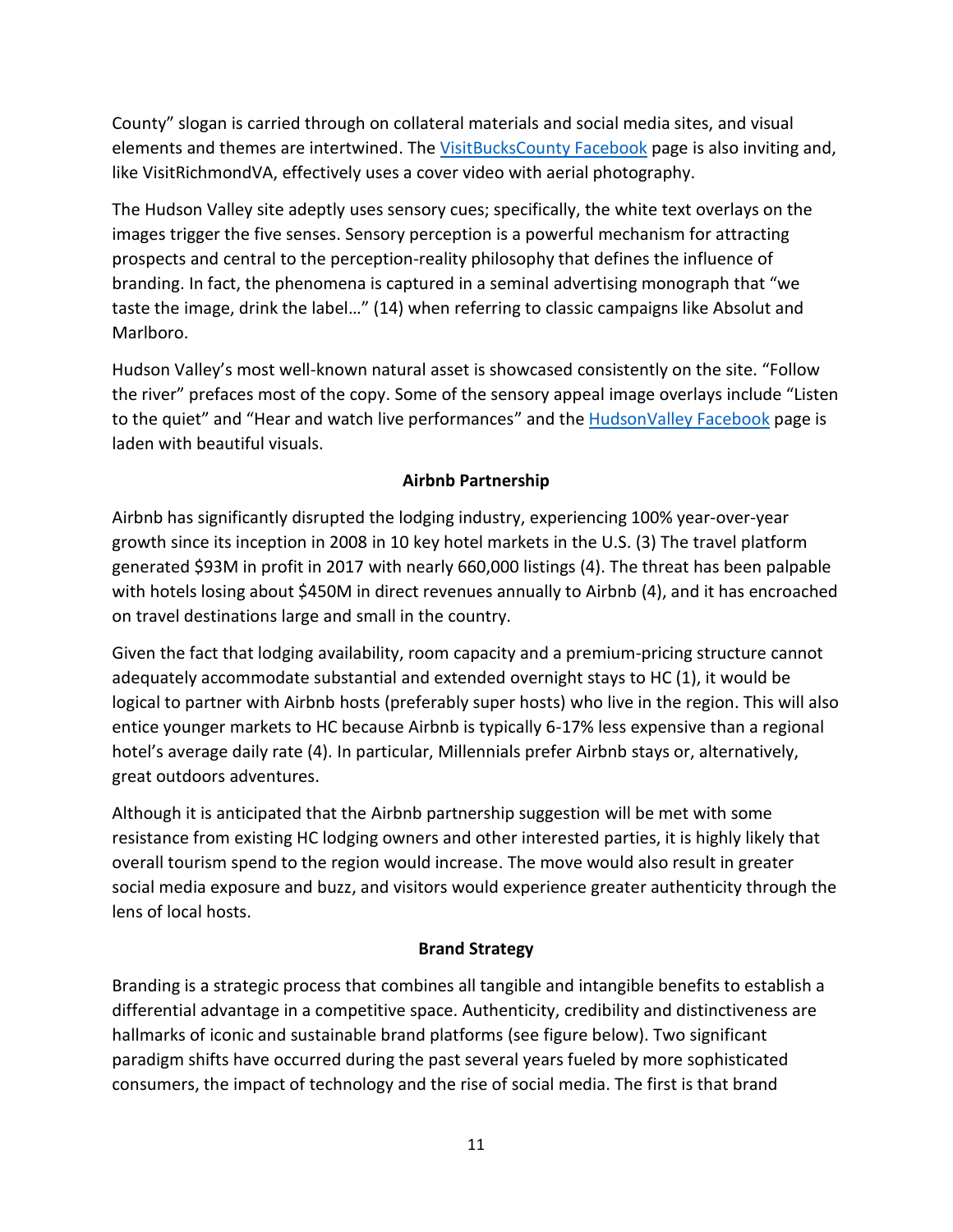"ownership" has moved from organization to customer. And the second is the morphing of brand personality into brand communities with an experiential flavor.



Source: [Building a brand platform](https://www.google.com/search?q=brand+platform&rlz=1C1GGRV_enUS764US764&tbm=isch&source=iu&ictx=1&fir=ehPjIMHRtRjs-M%253A%252CQHFYbnjfBKtlaM%252C_&vet=1&usg=AI4_-kSLYWDoLhZDGaX1akT-JOoY9fwwXQ&sa=X&ved=2ahUKEwiJ3oXpyt3jAhXMmuAKHQvHDq8Q9QEwAHoECAUQAw#imgrc=ehPjIMHRtRjs-M:)

In this section, brand association, brand meaning and brand architecture ideas are presented for consideration by HC. Brand assets, brand storytelling opportunities and the importance of brand communities and social influencers are also addressed.

\*For the purpose of this study, the municipalities that have focused heavily on tourism and/or have unique offerings will be highlighted. It is recognized that every stakeholder, including all residents, business owners and government officials/employees are vital to the success of the initiative. Pooling talent and resources is essential. As the brand strategy development process takes shape, other municipalities can be folded into the orchestrated effort.

[\*Note: The region is comprised of 437.44 square miles (5) and 26 counties. One of the advantages from a tourism perspective is that a visitor can travel by car from one end of the area to another in approximately 45 minutes.]

#### Brand Association and Brand Position

Brand association is a deep-rooted image, attitude and/or feeling formed in the minds of customers and achieved, in large part, through effective design and consistent communication.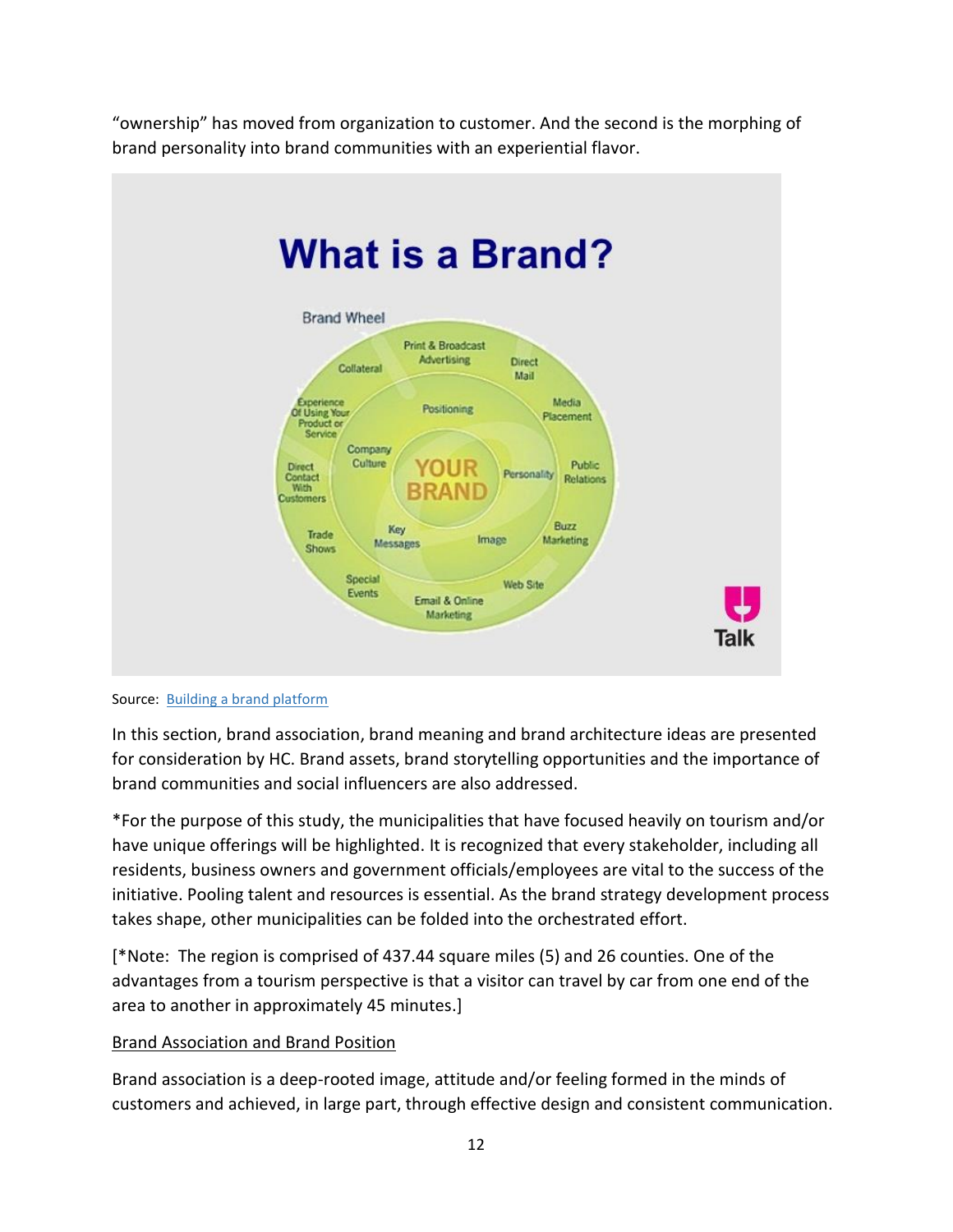A distinct brand position (also known as "mental real estate") is established through brand meaning and reinforced by touch points.

Brand strength is found in brand meaning and HC offerings are highly valued as evidenced by the survey results in Phase 2 and the dominant images in the word cloud; namely, "small town," "love," "fun," "family," "music" and "nice." (2) These sentiments were echoed in customer reviews on various Facebook sites (provided below). Customer delight is a common thread:

- "Tonight a jazz trip, Sinatra Hits 6-piece band, acoustic guitar soloist and so much more! Charming town along the waterfall, cute shops - including ice cream and a great coffee cafe. Summer-long entertainment in Clinton." [\(Clinton\)](https://www.facebook.com/clinton.nj.guild/)
- "Very nice, eclectic place for shopping, browsing, river walk and great dining choices in both New Hope, PA and Lambertvile, NJ!" [\(Delaware](https://www.facebook.com/DelawareRiverTowns/) River Towns)
- "Love this community event each year! The bed races, the music, the fireworks and the people are all great!!! Looking forward to another awesome year!" ([Milford\)](https://www.facebook.com/VisitMilfordNJ/)
- "I used to live in Pennington and Flemington was always my favorite place to go as often as possible. Have family there too. It's the atmosphere, the products, the area, the people, it's relaxing, it's fun." ([Flemington\)](https://www.facebook.com/loveflemington/)

Scanning the qualitative comments from Phase 2 as well as online reviews conveyed visitors' strong emotional bonds to the region. The power and endurance of interactions with business owners, employees and other community representatives was also palpable. Moreover, the fact that 91% of survey respondents indicated they were likely to return to HC and 89% were likely to recommend HC serve as powerful endorsements for the region. (2)

The front-line touch points noted in the prior paragraph are crucial to personalizing and reinforcing relationships with customers. Other traditional touch points include advertising, signage and collateral materials. In recent years, digital touch points like owned websites, thirdparty websites (TripAdvisor), apps, social media sites, e-mail blasts, customer reviews, etc. have become invaluable.

Finally, the market position for HC cannot be ascertained or articulated because a comprehensive brand strategy is needed. Ideally, HC will eventually "own" a word or phrase that will capture and distinguish the destination. Although the brand promise/value proposition is being delivered through separate town events as well as and shopping, dining and lodging establishments, it is piecemeal at best.

# Brand Assets

Brand assets are versatile and plentiful as indicated in Phase 2 and derived from on-site interviews with business owners and government officials/employees.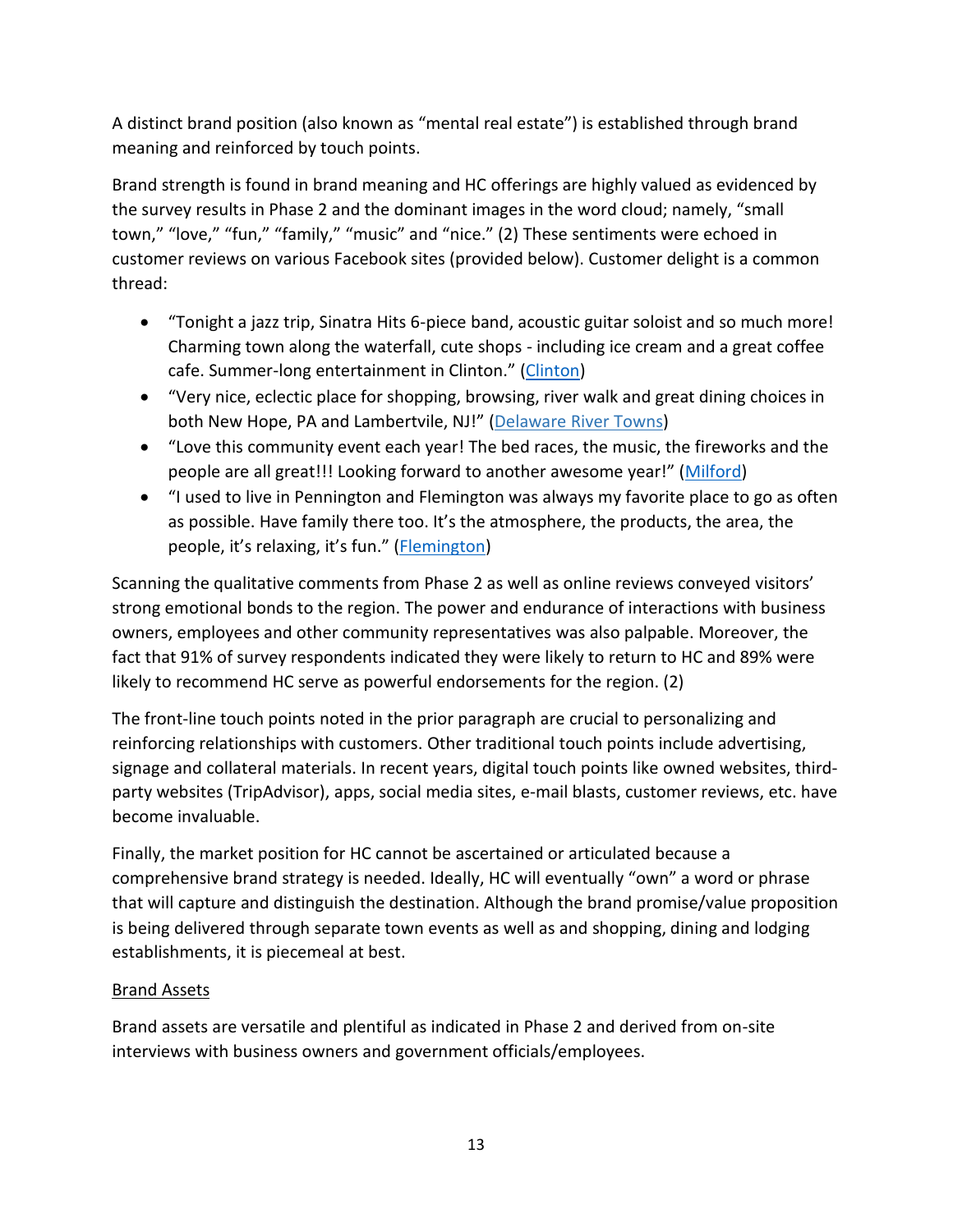When researching top 10 things to do in HC, the five top non-sponsored links on *Yelp* were Mad Lavender Farm (Milford), Crayola Experience (Easton, Pa.), Philadelphia's Magic Gardens, Beneduce Vineyards in Pittstown and Shady Brook Farm (Yardley, Pa.) (6). Only two were actually located in HC which is indicative of the lack of a concerted branding effort. This can be easily remedied through a consolidated branding campaign reinforced through social media, advertising and collateral programs.

The following brand assets may be classified as spectacular due to their inimitability, inclusion as major HC attractions on tourism sites and/or validation by credible industry ranking sources.

- Clinton Red Mill Museum Village: listed in the top 10 of most photographed sites in the country (1)
- Ironbound Hard Cider: sourcing, products and the story surrounding the agro-tourism business model (13)
- The Stockton Market: only artisanal market of its kind in HC (13)
- Delaware River Towns (Milford, Lambertville, Frenchtown, Stockton)
- The Woolverton Inn: ranked among the top 10 B&Bs in the country by [www.bedandbreakfast.com](http://www.bedandbreakfast.com/) (13)
- Covered bridge in Delaware Township: only remaining one in New Jersey (1)
- Steam engine excursion train between Lambertville and Flemington (1)
- Teaberry's Victorian tea house (1)
- Pony Pratt Truss Bridge: listed on the national register of historic places (1)
- South Branch of the Raritan River: rated one of the "ten best trout streams" in America by *Field and Stream* (1)

Other noteworthy offerings and happenings include:

- Vineyards (Beneduce, Grape Finale, Unionville, Old York, Mount Salem): potential wine tour opportunity
- Halloween festivities in Lambertville, Bloomsbury and Clinton as well as big haunted hayrides at Shaefer Farms and the Red Mill
- Main street towns (Clinton, Flemington, Milford, Stockton, Lambertville, High Bridge, Frenchtown)
- A plethora of farm-to-table restaurants (aligned with the pervasive agro-tourism theme)
- Tubing down the Delaware River
- Frenchtown Bastille Day
- Clinton's Dickens Days
- HC Arboretum
- Edelweiss Farm
- Shad and Winter Festivals in Lambertville
- Fourth of July in Lebanon Borough
- Numerous farmers' markets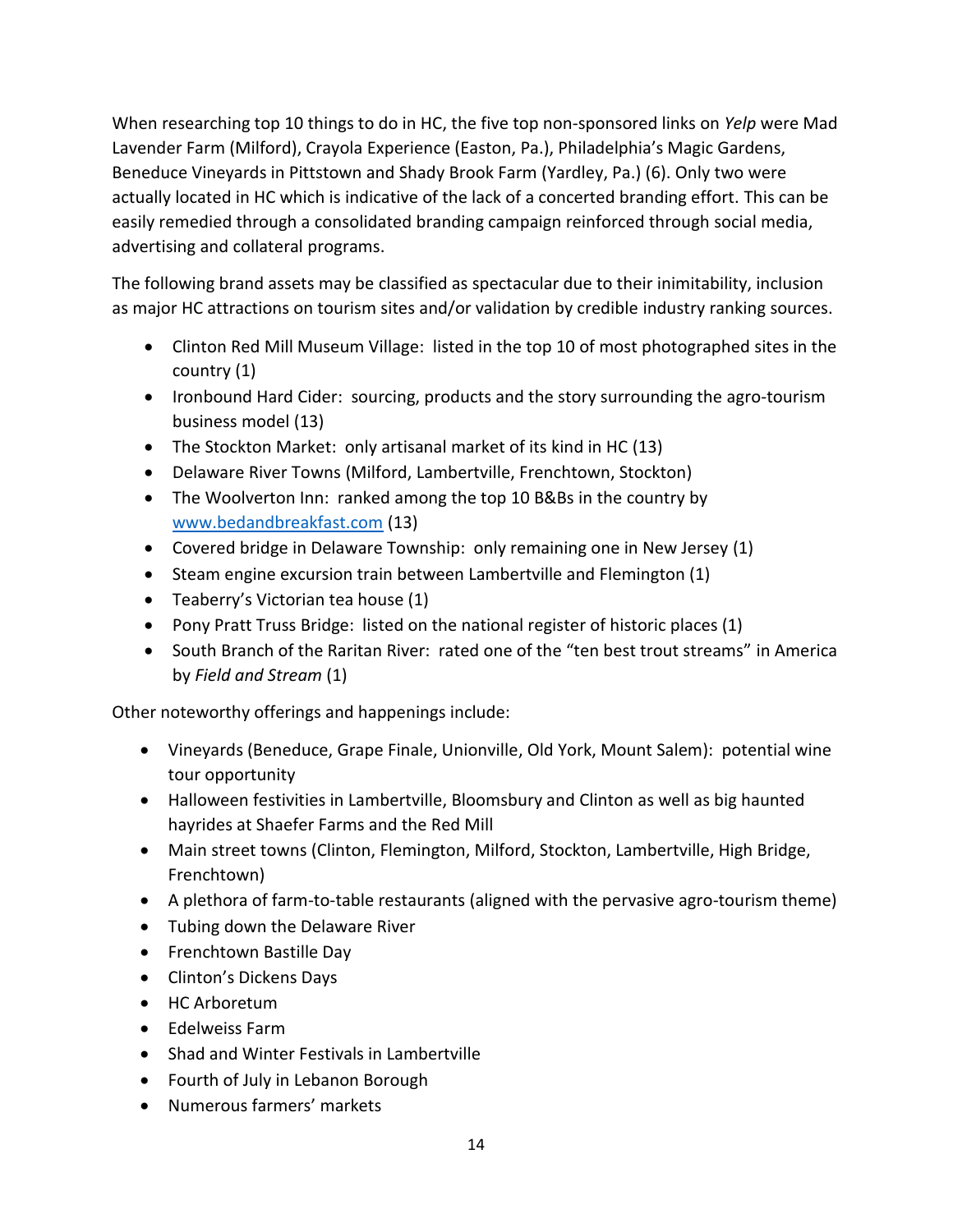- Ship Inn: New Jersey's first licensed brewpub since prohibition
- Festival of Ballooning at Solberg-Hunterdon airport every July
- Numerous festivals throughout the year

### Brand Storytelling

Brand storytelling is a potentially powerful mechanism for bringing the HC brand to life in a way that is simple, moving and authentic. Based on the research conducted for this study, there are many stories surrounding HC history, community, culture, food and drink, and agro-tourism that would not only resonate with visitors but create lasting word-of-mouth and digital impressions. Some prospective stories include:

- The Red Mill Museum renaissance (and award-winning artists)
- The artisan Stockton Market
- The distinctive Ironbound agro-tourism model
- The Milford Alive small-town pride
- The ArtYard community-minded project (featured in [a New York Times](https://www.nytimes.com/2019/07/27/style/applegate-farms-artyard.html) article on 7/27/19)
- Revolutionary War sites

#### Brand Communities and Social Influencers

The foundation of a strong DMO brand is an ability to foster deep community roots at the outset of the planning process. This is an internal branding initiative. The personification and vitality of the destination brand must be maintained as political appointments and business ownership/composition shift. "… community-based brands have to be built following a highly consultative and transparent process - along with broad buy-in and a shared sense of ownership." (15) Savvy DMOs and tourism boards recognize the importance of creating value for *all* stakeholders including community residents, business owners and travelers. Successful DMOs have "… sung the praises of their destinations through authenticity, exposure, and untold stories." (16)

An instrumental component of touting brand communities beyond integrated marketing communications and branding strategies are social influencers. The two categories include macro-influencers [\(40 best travel influencers on Instagram\)](https://uproxx.com/life/best-travel-influencers-on-instagram-2019/) and micro-influencers. The former have the power to elevate awareness swiftly on an aggregate albeit impersonal level. Comparatively, the latter have small- to mid-sized social media followings but they tend to carve out a niche, enabling them to connect with followers in a much more intimate manner. Micro-influencers can often emerge organically from visits to travel destinations, and the DMO would need to query business owners and local government officials/employees to uncover. Monitoring social media reviews that receive a lot of likes would also be beneficial insofar as the DMO may approach potential micro-influencers and offer incentives to continue to visit and share experiences online. Travel bloggers who may use different platforms and strategies than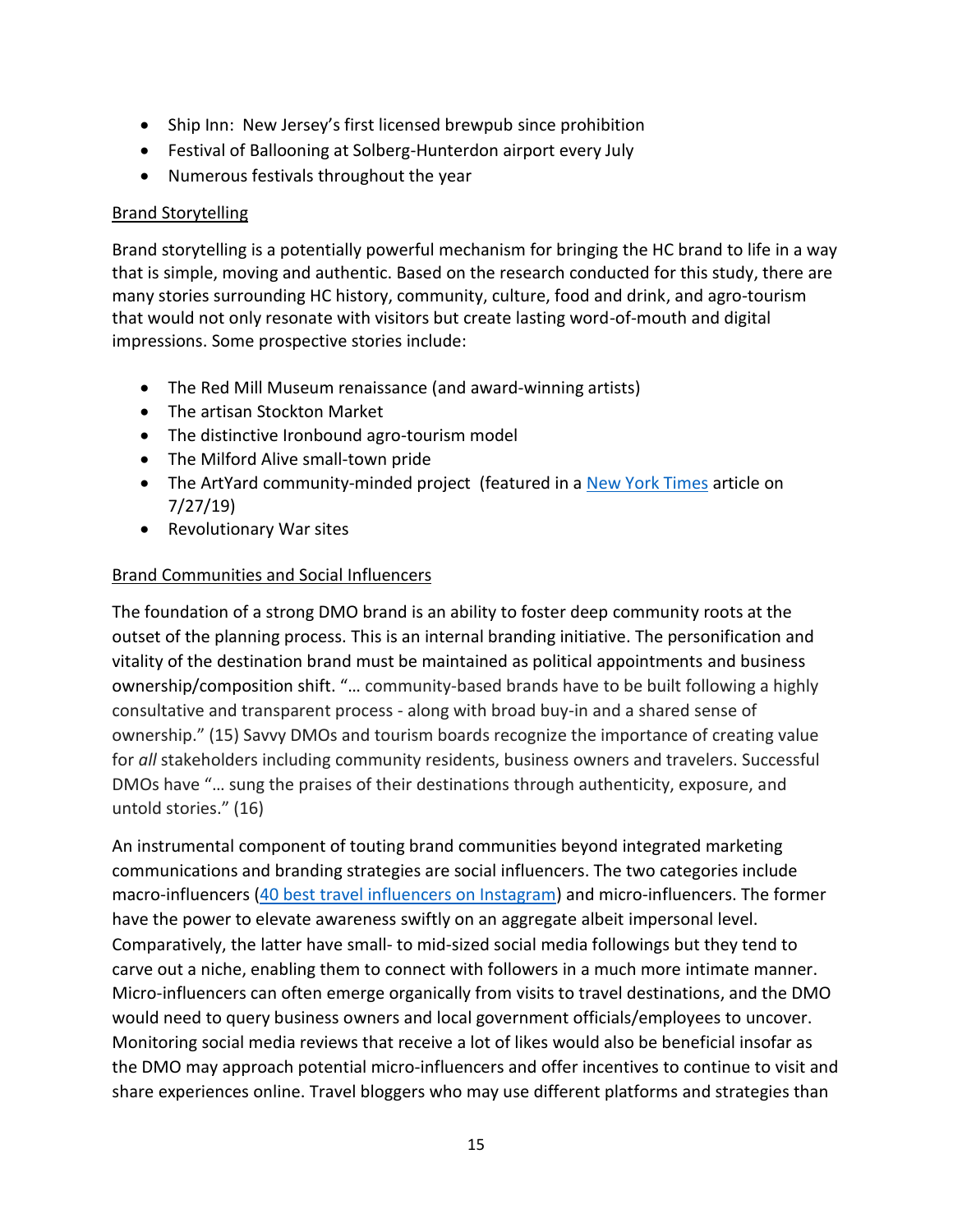influencers should also be researched. For instance, bloggers often use video marketing to heighten overall engagement, build a brand that resonates, increase sharing and establish trust. (17)

On a final note, "With influencer marketing, likes, clicks, engagement and comments mean nothing if it's not generating revenue." (18) Data and technology must be used to assess audience response to branded content posts to assess impact.

# **Potential Tourism Themes/Clusters**

As discussed in prior sections of this report, a dominant brand is needed to establish a distinct brand identity and image for HC and position it as a top-of-mind regional tourist destination. Opportunities for consolidated brand offerings that will connect to the master brand abound. The visual below demonstrates how brand architecture can be developed using a consistent design:



# Several potential brand themes for HC emerged from the research and, ideally, no more than five or six should be touted from a marketing perspective. The sweet spots chosen will ultimately shape the brand and define the tourism destination. Key considerations should be natural resources and attractions/events intrinsic to the area, competitors' brand portfolios and visitor preferences. It is recommended that select offerings in the 26 municipalities be clustered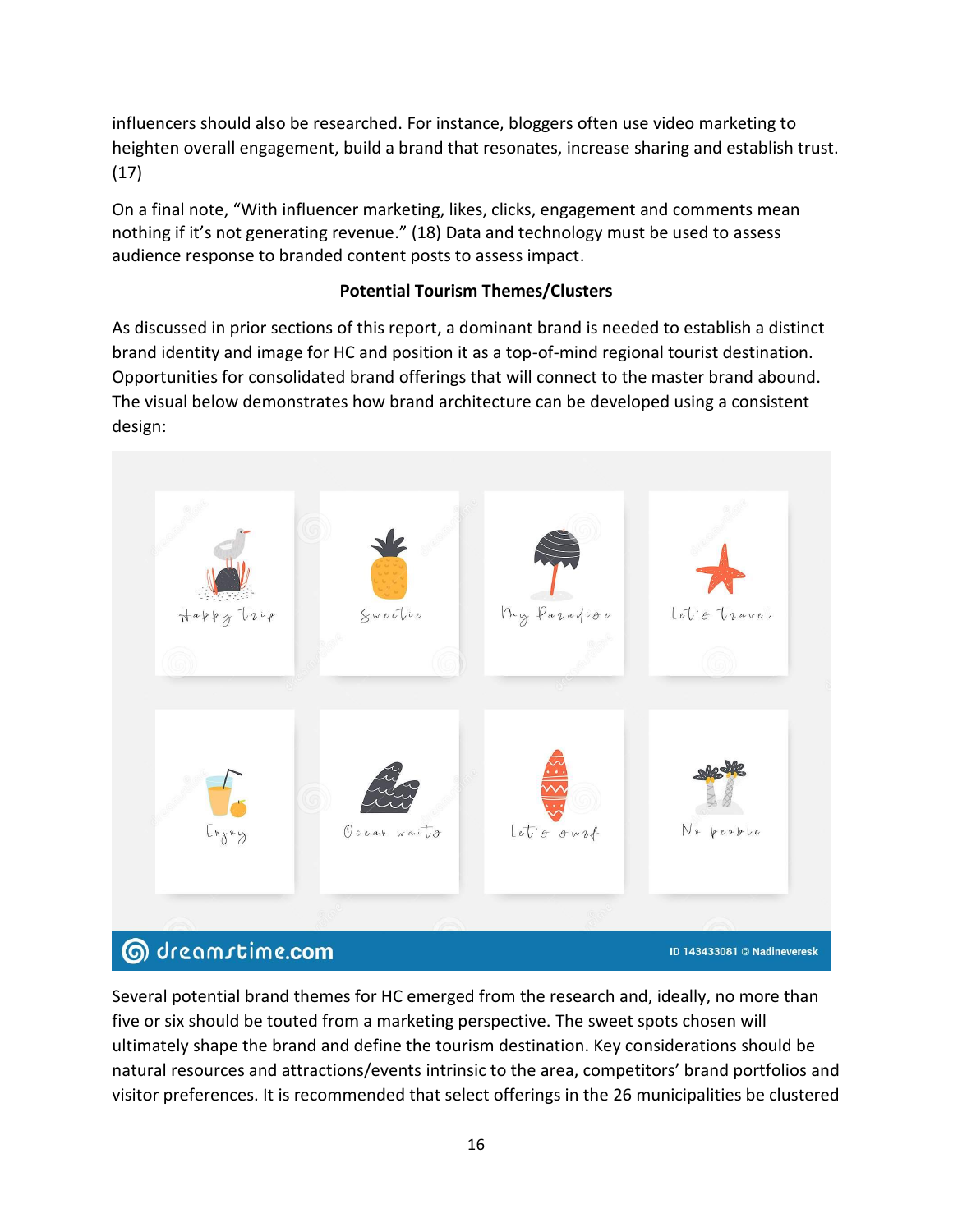to craft brand offerings that will appeal to the various generational and/or life stage groups and other market segments that may visit HC. Suggestions include:

- Arts and culture
- Agro-tourism
- Great outdoors
- Scenic and historic
- Artisan
- Rural charm
- Botanical garden
- Rustic and vintage
- Tradition (Franklin Township Quakers)
- Food and drink
- Hiking and biking

The selection of five or six of these options should afford ample opportunities for theme-based destination packages (e.g., food, wine, history, culture, artisan, etc.), and it is recommended that thirty-second virtual tour videos for each be included in all forms of digital media (especially Facebook and Instagram) to entice prospects. Other possibilities include a scenic biking tour (accompanied by an app that includes a link for Pete's Bike & Fitness Shoppe) and a "restaurant night" promotion in towns like Clinton, Lambertville and Frenchtown where food establishments are in close walking proximity. Also, the research for this study indicated that there are several annual events revolving around seasons (e.g., apple picking and cider at Melick's Town Farm in Oldwick) and holidays (e.g., the popular Santa's train sponsored by Flemington) so a "10 things to do in HC" or a monthly online calendar of events should be considered. In fact, as an avenue to elevating awareness about HC as a top-of-mind tourism destination, two regional events should be organized each year. Possibilities include an Octoberfest (unlike any other in the tri-state region) and either a Mayfest or "Welcome to Summer" celebration in June.

# **Target Market Strategies**

Understanding life stage marketing and tracking segments as they transition generationally due to age, family status and major life events is pivotal to a tourism model that is sustainable. Travel preferences and habits change during the various life stages, and DMOs must monitor and anticipate to capitalize on such shifts.

Multi-generational marketing was the top travel trend in 2018 insofar as "… families continue to travel, in search of experiences that create closer bonds and lasting memories." (19) Members of Generation Z (7-22 years of age) are major influencers in multi-generational travel decisions and seek authentic, unique experiences like hot-air ballooning. (19)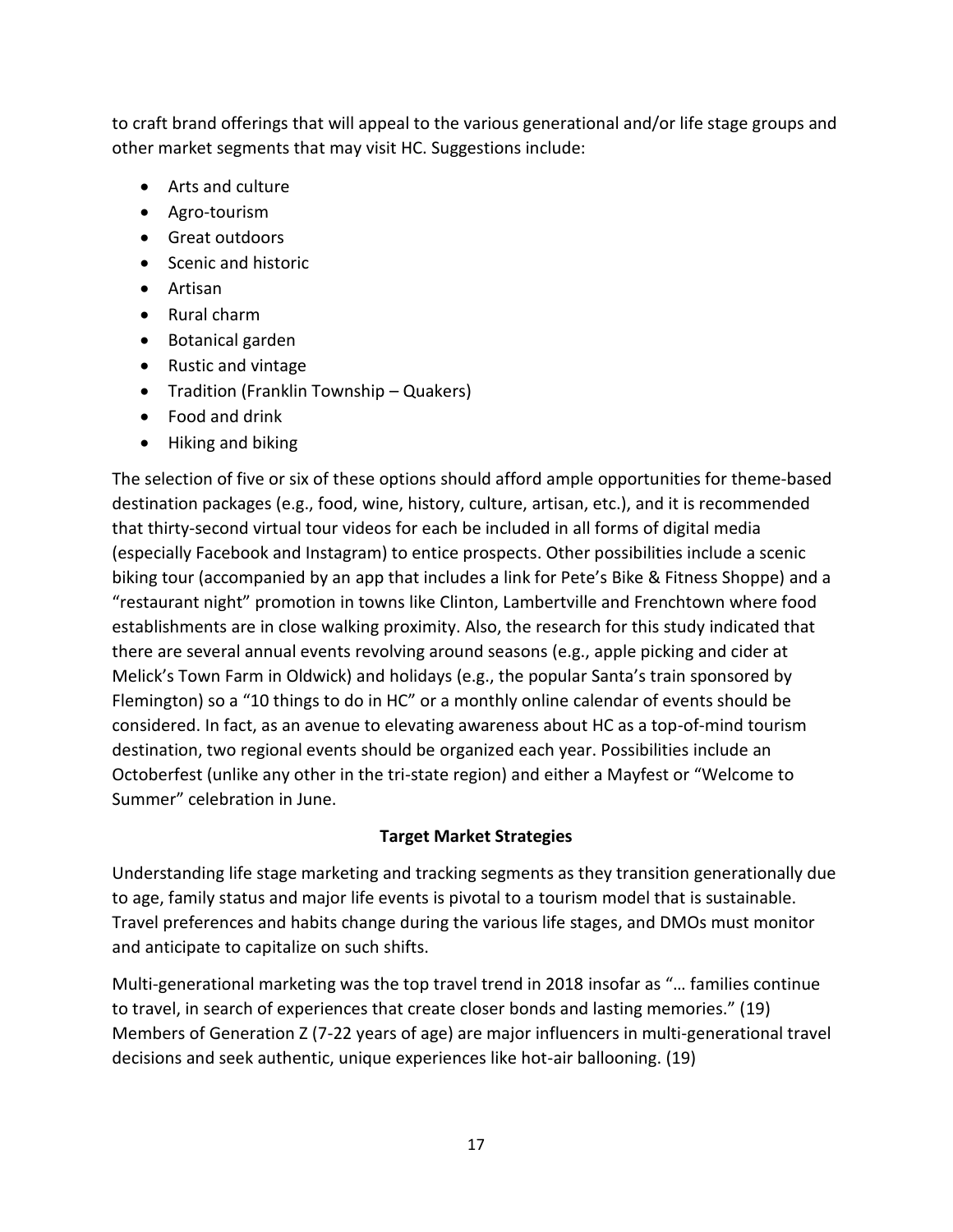In addition to life stage and generation, two other viable segmentation criteria are usage patterns (frequency of visit, length of visit) and destination purpose. Geographic location is also a factor. For example, there are different demographics, motivations and interests for day trippers and overnight visitors; packages and programs should be developed accordingly.

As an avenue to identifying viable market segments, notable findings (in italics) were gleaned from Phase 2:

- Visitors are mostly white, educated and married
- Family travel (with spouse and extended families) is common and attending a special event, for vacation or pleasure or visiting friends and/or relatives are the dominant reasons for traveling to HC
- *The majority of visitors are from New York and Philadelphia*, including counties up and down the I-95 corridor
- *Almost all visitors travel to HC by car* for the day and *most are repeat customers*
- *Millennials spend the most*, on average, followed by Generation X (yet *Boomers are the most dominant visitor* followed by Generation X, Millennials and the Silent Generation)
- *Overnight guests account for about 25% of travelers* and *Young Families and Moderate Families spend the most on lodging* (yet *Millennials spend the most overall* – may be due to length of stay)
- *The most significant life stage segment is Affluent Mature followed by Affluent Families*, Maturing and Free, and Young Families
- *About 20% travel with parties of 5 or more* which is almost double the NJ statistic
- *The Silent Generation has the highest average party size* (6) followed by Maturing and Free (4), Young Families (3-4) and Millennials (3); Boomers had the smallest party size (2-3)
- *About half of visitors travel with their spouse, children and other family members*
- *Young Families spend more on food and entertainment*
- *Nearly all visitors are satisfied with HC* (above the NJ statistic), a *vast majority indicated they would likely return* and a *vast majority would recommend HC* (well above the NJ statistic)
- The most heavily visited municipalities include Frenchtown, Milford, Lambertville, Readington, Flemington and Clinton Town

It is apparent that HC is appealing to a multitude of market segments who visit for different reasons and have varied spending patterns and preferences. The four primary generations are Boomers, Millennials, Generation X and the Silent Generation. Overlaying life stage impacts length of stay and spend. Family travel is also popular and most visitors have party sizes ranging from 3-6.

On-site interviews with business owners indicated that Millennials are an untapped market possibly because they rely so heavily on technology to research and commit to a destination. They often travel with groups of friends and their lodging preference is Airbnb or great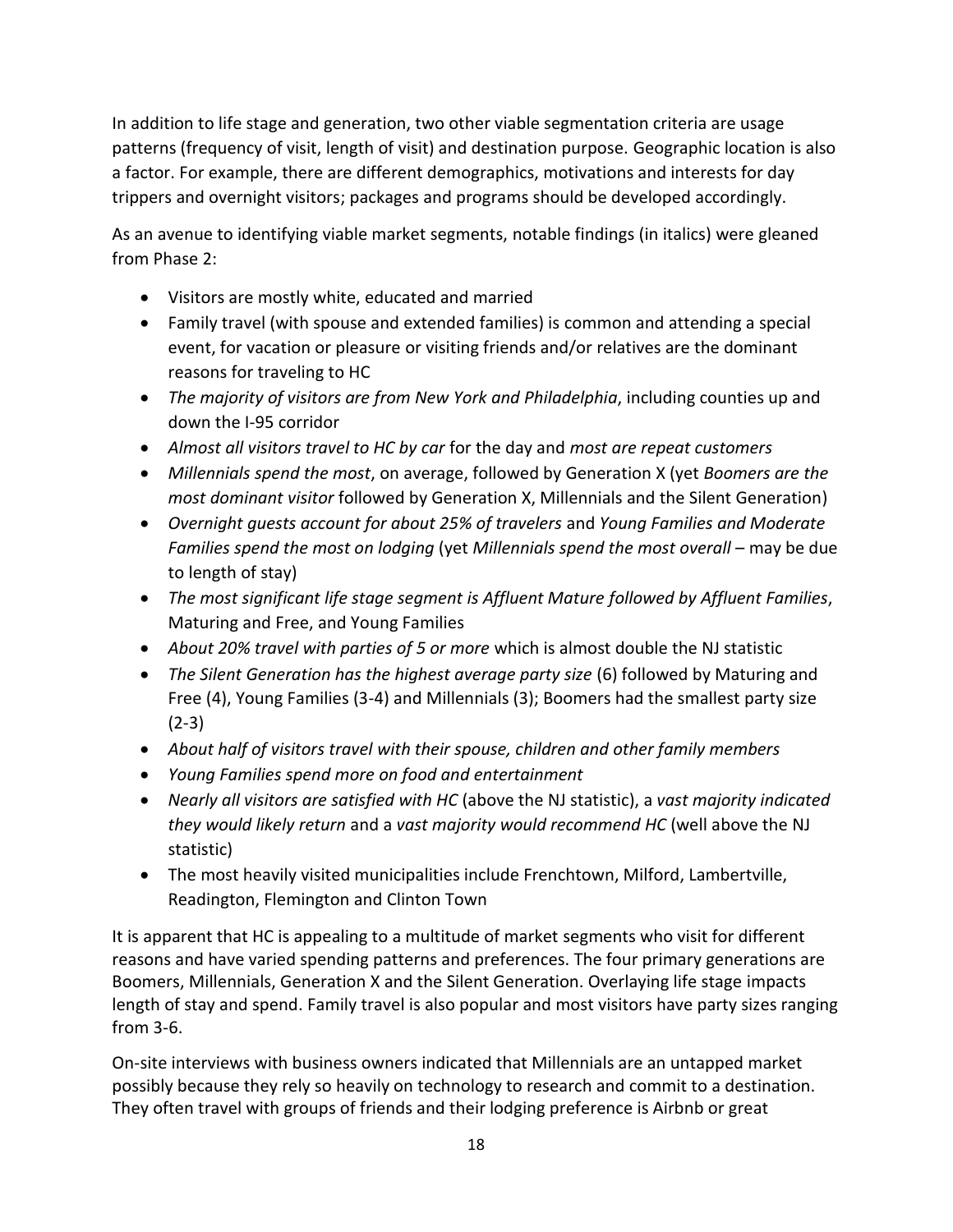outdoors excursions. They also gravitate towards unique experiences and given the vast number of options in the region, it is realistic that they would return regularly provided they are informed through promotional methods.

Although the data indicates Millennials spend the most, Boomers are the most frequent visitors. This is an important statistic because although Boomers comprise a third of the population, it is a well-known fact that they account for 50% of all discretionary spending. Given their Affluent Mature life stage and income, they are a ripe market for upscale dining, shopping sprees, winery excursions and extended stays.

Establishing an over-arching tourism brand that will heighten awareness for HC is the priority. Then separate packages and programs can be developed to attract the various market segments. Given the overlapping nature of the groups, HC should strive to establish loyalty to the destination at an early life stage similar to the Disney model. Also, metrics and analytics should be used to develop target market profiles, track usage habits and predict behavior so tailored packages and programs can be developed.

# **Analytics and Market Research**

Utilizing data in a systematic manner will allow HC to better understand visitors, market to the appropriate geographic areas and create destination packages that will increase frequency and length of stays. Tourism analytics is an important tool and the four metrics used to measure DMO success include:

- 1. The destination experience
- 2. Consumer engagement
- 3. Operator effectiveness
- 4. Corporate transformation (9)

The first two, in particular, can be assessed through mobile apps and e-mail. If visitors use their app for purchasing a ticket to an event, reserving lodging, making a restaurant reservation, etc. then their activities can be tracked. Predictive analytics can be used to personalize the guest experience and determine value-adds. Also, a 2-3 question survey (that rotates different questions) can be sent immediately following a visit to gain additional insights about how to improve the customer experience. Eventually, algorithms can be developed to prompt return visits and alert users about upcoming events.

# **Recommendations**

Several recommendations were made throughout this report and they are highlighted below:

- 1. An umbrella brand strategy is necessary to project a solid image, establish a uniform identity and position HC as a top-of-mind destination in the tourism region.
- 2. A dedicated DMO is essential to establishing and managing a uniform brand image and all related activities.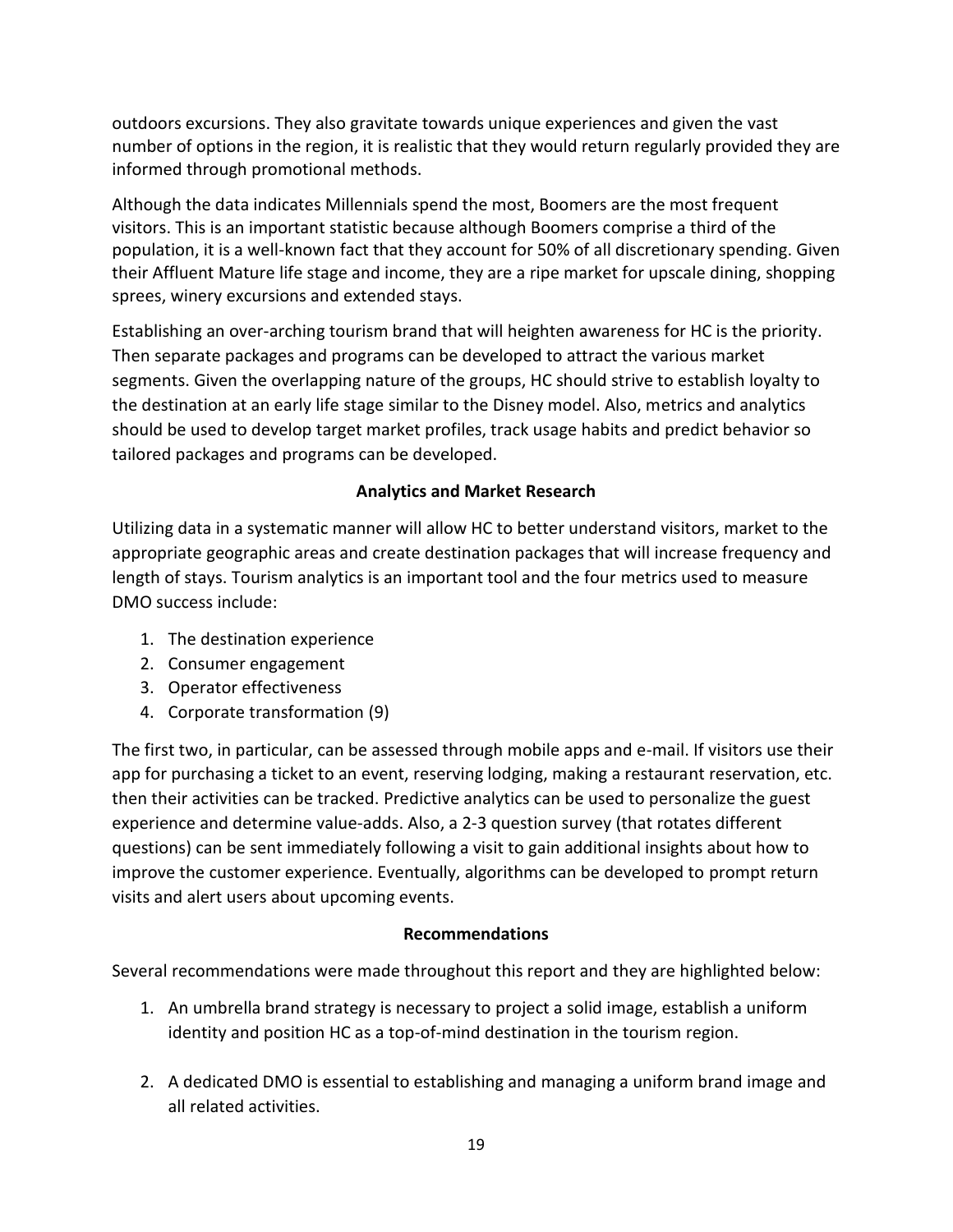- 3. A high-tech, high-touch experience is needed to both improve the customer experience and elevate HC's status as a viable competitor in the destination space.
- 4. A stellar social media program, remarkable advertising and elegant collateral materials will reinforce the branding effort.
- 5. All internal stakeholders must be wedded to the comprehensive branding initiative in order for it to succeed. All individual marketing activities must be subsumed under the HC brand.
- 6. HC has an abundance of brand assets that have resulted in delighted customers who return regularly to the region. Heightened awareness levels achieved through the branding effort will inevitably build traffic.
- 7. The spectacular brand assets listed on p. 14 should be leveraged extensively because they are points of difference that cannot be replicated by a competitor.
- 8. Brand storytelling opportunities are intrinsic to the region and must be shared through social media and other promotion mechanisms. Customer testimonials and social influencers are important factors.
- 9. Potential brand themes include arts and culture, agro-tourism, great outdoors, scenic and historic, artisan, rural charm, rustic and vintage, and hiking and biking. The selection of five or six of these options should afford ample opportunities for theme-related destination packages. It is recommended that thirty-second virtual tour videos for each be included in all forms of digital media, ideally accompanied by an app.
- 10. Annual and seasonal events should be heavily promoted.
- 11. Two regional events should be organized each year to draw large crowds to the region. Possibilities include an Octoberfest and a "Welcome to Summer" celebration.
- 12. Market segments can be classified along several dimensions including life stage, generation, usage (frequency of visit, length of visit) and destination purpose. Geographic location is also a factor. Metrics and analytics should be used to develop target market profiles, track usage habits and predict behavior so tailored packages and programs can be developed.
- 13. Given the fact that lodging availability, room capacity and a premium-pricing structure cannot adequately accommodate substantial and extended overnight stays to HC, a partnership with Airbnb hosts in the region should be developed.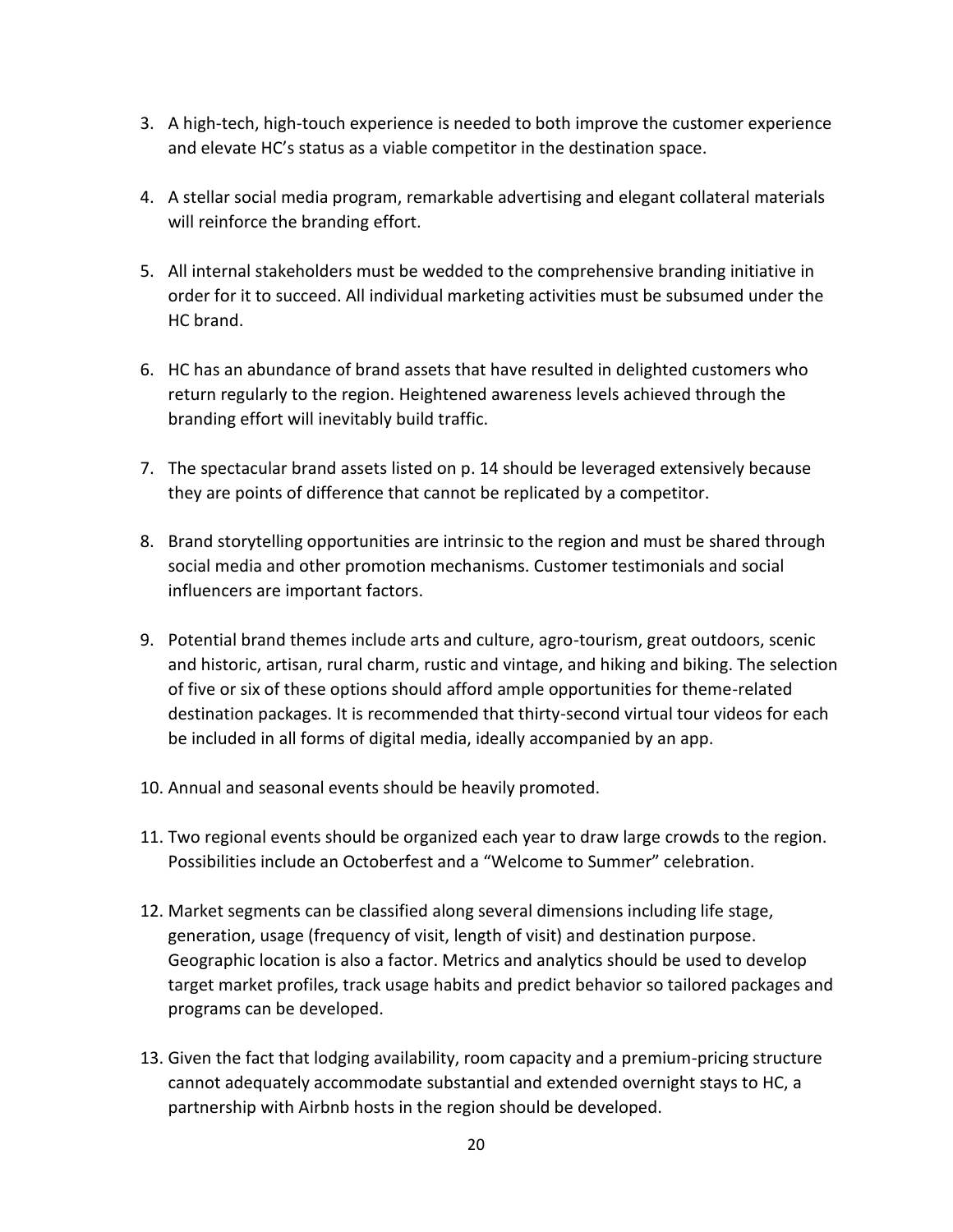#### **Conclusion and Next Steps**

Hunterdon County is abundant in gems that include rolling farms, a historic river, beautiful countryside, exceptional winery and dining experiences, sophisticated and tranquil lodgings, and an artisan culture. However, awareness levels about the destination's many offerings are low. An umbrella brand will establish an image/identity, elevate awareness and position the region as a viable county escape destination.

Immediate next steps include design and communication. Detailed proposals are included in Appendices B and C. Eventually, the services of an app developer and analytics expert should also be secured.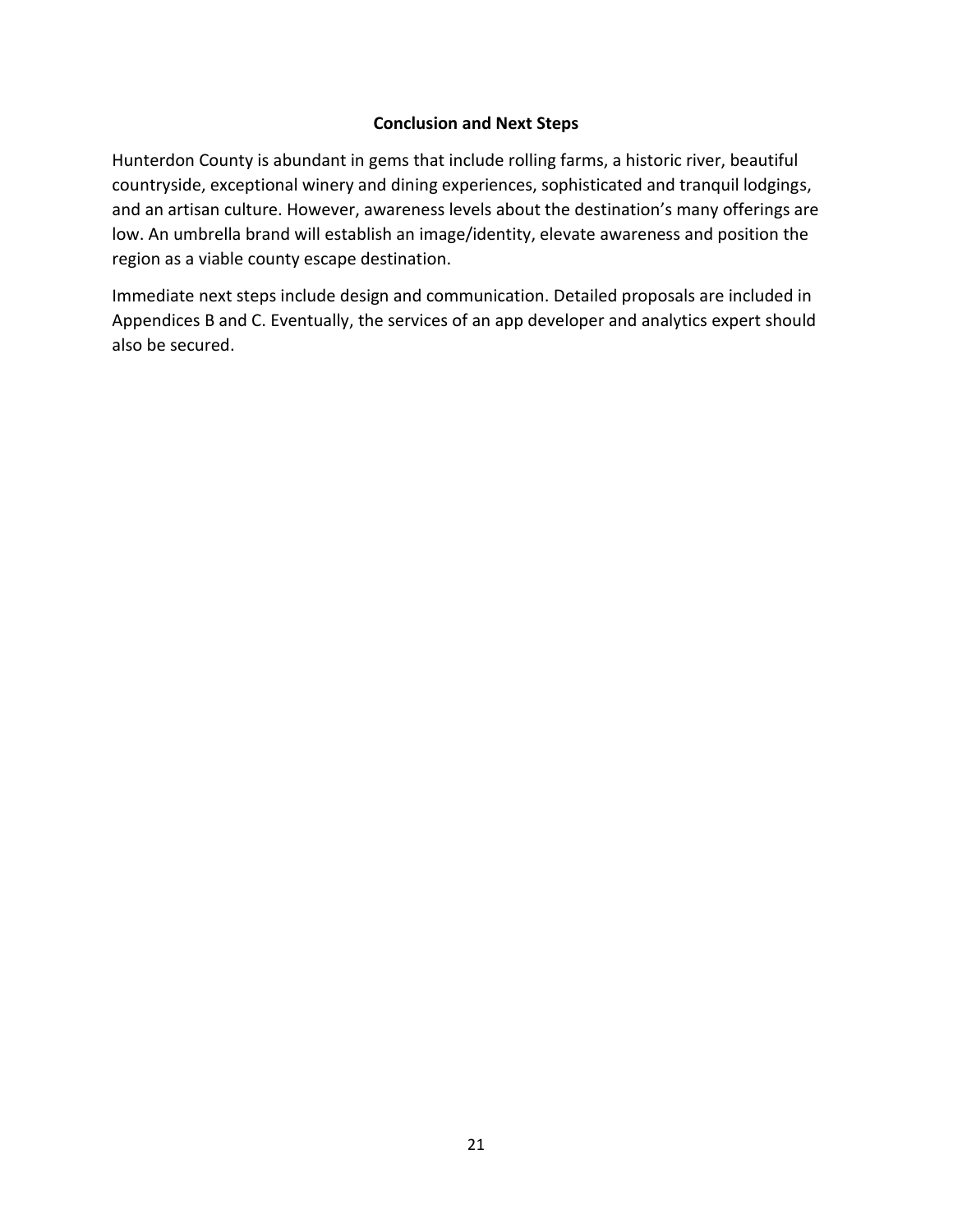#### **References**

(1) Phase 1

(2) Phase 2

(3) [http://www.bu.edu/bhr/2018/10/31/airbnb-and-the-hotel-industry-the-past-present-and](http://www.bu.edu/bhr/2018/10/31/airbnb-and-the-hotel-industry-the-past-present-and-future-of-sales-marketing-branding-and-revenue-management/)[future-of-sales-marketing-branding-and-revenue-management/](http://www.bu.edu/bhr/2018/10/31/airbnb-and-the-hotel-industry-the-past-present-and-future-of-sales-marketing-branding-and-revenue-management/)

(4)<https://ipropertymanagement.com/airbnb-statistics/>

(5) [https://en.wikipedia.org/wiki/Hunterdon\\_County,\\_New\\_Jersey](https://en.wikipedia.org/wiki/Hunterdon_County,_New_Jersey)

(6) [https://www.yelp.com/search?find\\_desc=things+to+do&find\\_loc=Hunterdon+County%2C+NJ](https://www.yelp.com/search?find_desc=things+to+do&find_loc=Hunterdon+County%2C+NJ)

(7) <https://www.danacommunications.com/tourism-marketing-trends-2019/>

(8)<https://www.trekksoft.com/en/blog/best-destination-marketing-strategies>

(9)<https://destinationthink.com/8-tips-destination-marketing-dmo-website-hall-of-fame/>

(10) [https://www.travelagentcentral.com/running-your-business/stats-nearly-two-thirds](https://www.travelagentcentral.com/running-your-business/stats-nearly-two-thirds-travelers-rely-mobile-apps-during-trip)[travelers-rely-mobile-apps-during-trip](https://www.travelagentcentral.com/running-your-business/stats-nearly-two-thirds-travelers-rely-mobile-apps-during-trip)

(11)<https://ttra.com/top-5-travel-trends-for-2019/>

(12)<https://1berkshire.com/1berkshire-launches-the-berkshire-blueprint-2-0/>

(13) Interviews with various business owners/operators from Ironbound Hard Cider, Market Pizza, The Woolverton Inn, Chestnut Hill B&B, Red Mill Museum Village, 5 and Dime and Beneduce Vineyards and numerous exchanges with Ross Traphagen from HC Economic Development.

(14) Twitchell, J.B. (2000). *Twenty ads that shook the world: The century's most groundbreaking advertising and how it changed us all*. New York, NY: Three Rivers Press, p. 128.

(15)<https://citybranding.typepad.com/city-branding/dmos/>

(16) [https://blog.advertising.expedia.com/how-dmos-and-tourist-boards-create-value-for-local](https://blog.advertising.expedia.com/how-dmos-and-tourist-boards-create-value-for-local-communities)[communities](https://blog.advertising.expedia.com/how-dmos-and-tourist-boards-create-value-for-local-communities)

(17) [https://www.businessandlifetips.com/2017/11/02/5-reasons-bloggers-need-to-market](https://www.businessandlifetips.com/2017/11/02/5-reasons-bloggers-need-to-market-with-a-video/)[with-a-video/](https://www.businessandlifetips.com/2017/11/02/5-reasons-bloggers-need-to-market-with-a-video/)

(18) [https://www.forbes.com/sites/tomward/2017/12/01/the-influencer-marketing-trends](https://www.forbes.com/sites/tomward/2017/12/01/the-influencer-marketing-trends-that-will-dominate-2018/#52f6e18b5398)[that-will-dominate-2018/#52f6e18b5398](https://www.forbes.com/sites/tomward/2017/12/01/the-influencer-marketing-trends-that-will-dominate-2018/#52f6e18b5398)

(19) [https://www.forbes.com/sites/debbikickham/2018/05/20/multigenerational-travel-is-the-](https://www.forbes.com/sites/debbikickham/2018/05/20/multigenerational-travel-is-the-2018-top-travel-trend-reports-virtuoso/#1983fb831806)[2018-top-travel-trend-reports-virtuoso/#1983fb831806](https://www.forbes.com/sites/debbikickham/2018/05/20/multigenerational-travel-is-the-2018-top-travel-trend-reports-virtuoso/#1983fb831806)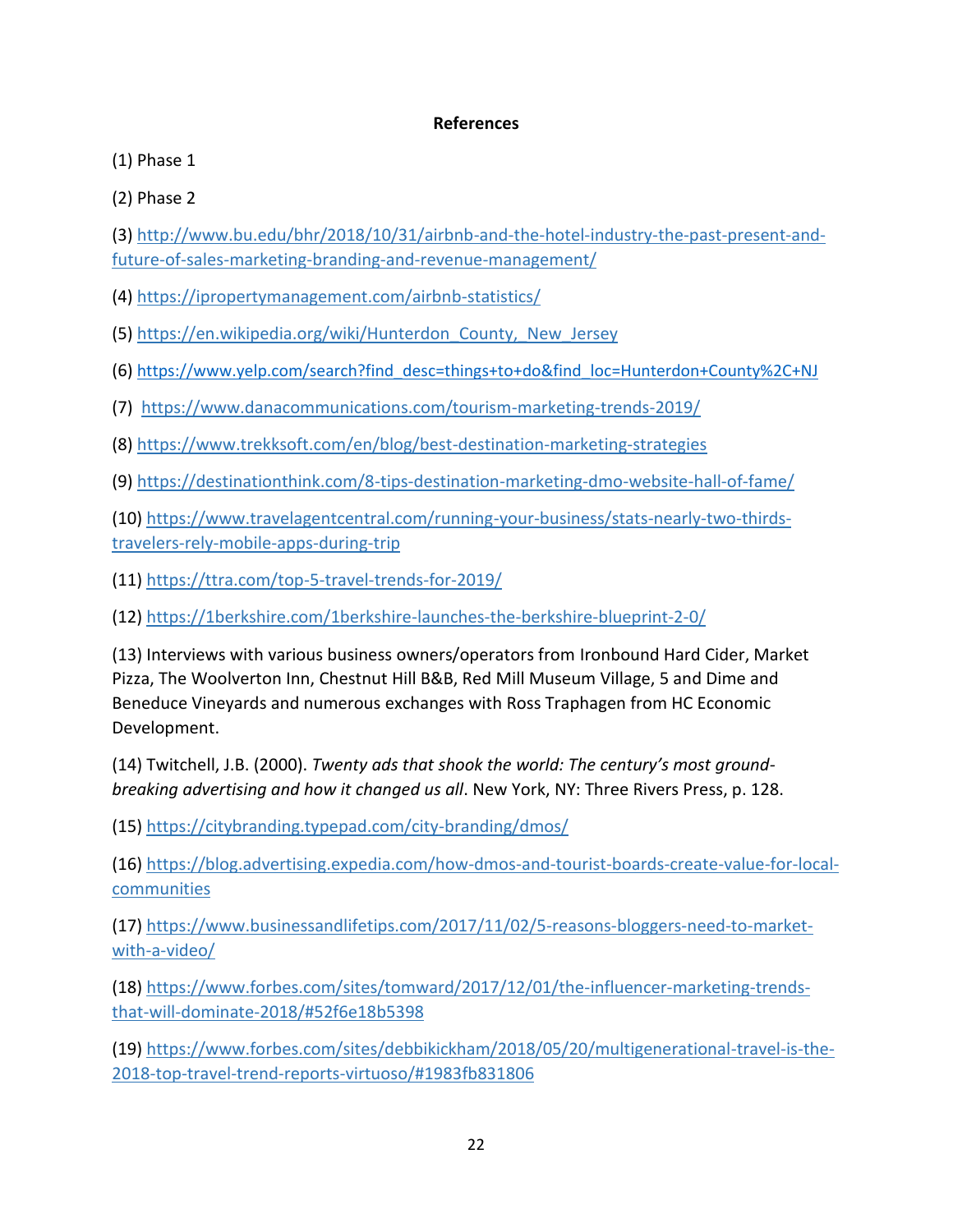(20)<https://stampdestinations.com/insights/life-stage-marketing/>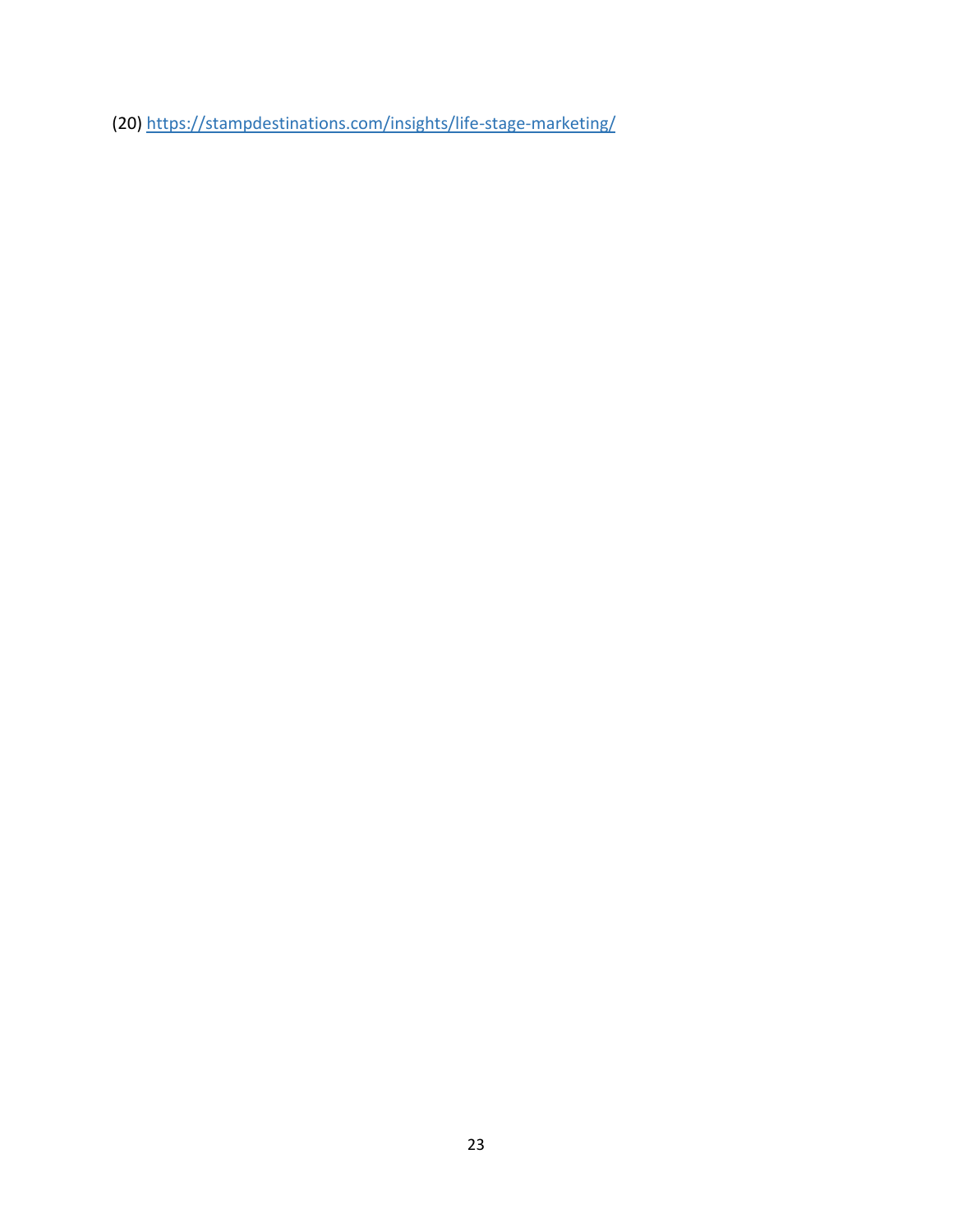#### **Appendix A: SWOT Analysis**

### **Strengths**

- Long-standing and complementary support of two DMOs (Hunterdon County Chamber of Commerce and the Delaware River Towns Chamber of Commerce and Visitors Bureau), the Hunterdon County Economic Development Commission, Hunterdon County Board of Chosen Freeholders, and local government officials in 26 municipalities (1)
- Recognition that fairly recent formation of a dedicated Economic Development Commission was necessary to unify and position HC as a tourist destination from a macro perspective
- Tremendous sense of small-town community insofar as HC businesses take great pride in delivering an exceptional customer experience as well as supporting each other's businesses (customer referrals, merchandise placement in adjacent businesses) (13)
- Brand heritage, authenticity and integrity of many HC offerings pillars delivering a brand promise and establishing loyal customer relationships
- Plethora of brand assets that would appeal to a multitude of target markets
- Brand storytelling opportunities abound (e.g., Revolutionary War sites, Red Mill Museum, Ironbound, Stockton Market, Milford Alive, ArtYard, etc.)
- Many experiential value proposition possibilities may include foodie-related communal gatherings, a craft beer garden, chef's table dining, etc.

#### Weaknesses

- No umbrella brand strategy which has resulted in low awareness
- Non-existence of a DMO that focuses solely on promoting travel and tourism for HC
- Lack of a distinctive brand identity that defines the tourism region relative to competitors
- Brand assets/touch points have not been consolidated under a dominant brand into a consistent strategy – offerings are not bundled thematically
- Towns and businesses in HC engage in separate marketing programs
- Although a multitude of unique offerings exist, they are not bundled or promoted under an umbrella brand
- Inadequate lodging facilities and room capacity lodging is not available in every town
- Premium pricing for most HC lodging facilities
- HC as a region lacks a high-tech, high-touch experience
- HC needs to leverage the hospitableness achieved through the human factor friendly, warm, helpful business owners and employees (internal branding consideration)
- Touchpoints for the guest experience journey exist for towns and independent businesses but not for HC as a destination – branding and technology can remedy
- Data is not being gathered and evaluated on a regular basis predictive analytics are essential for personalizing the guest experience and determining value-adds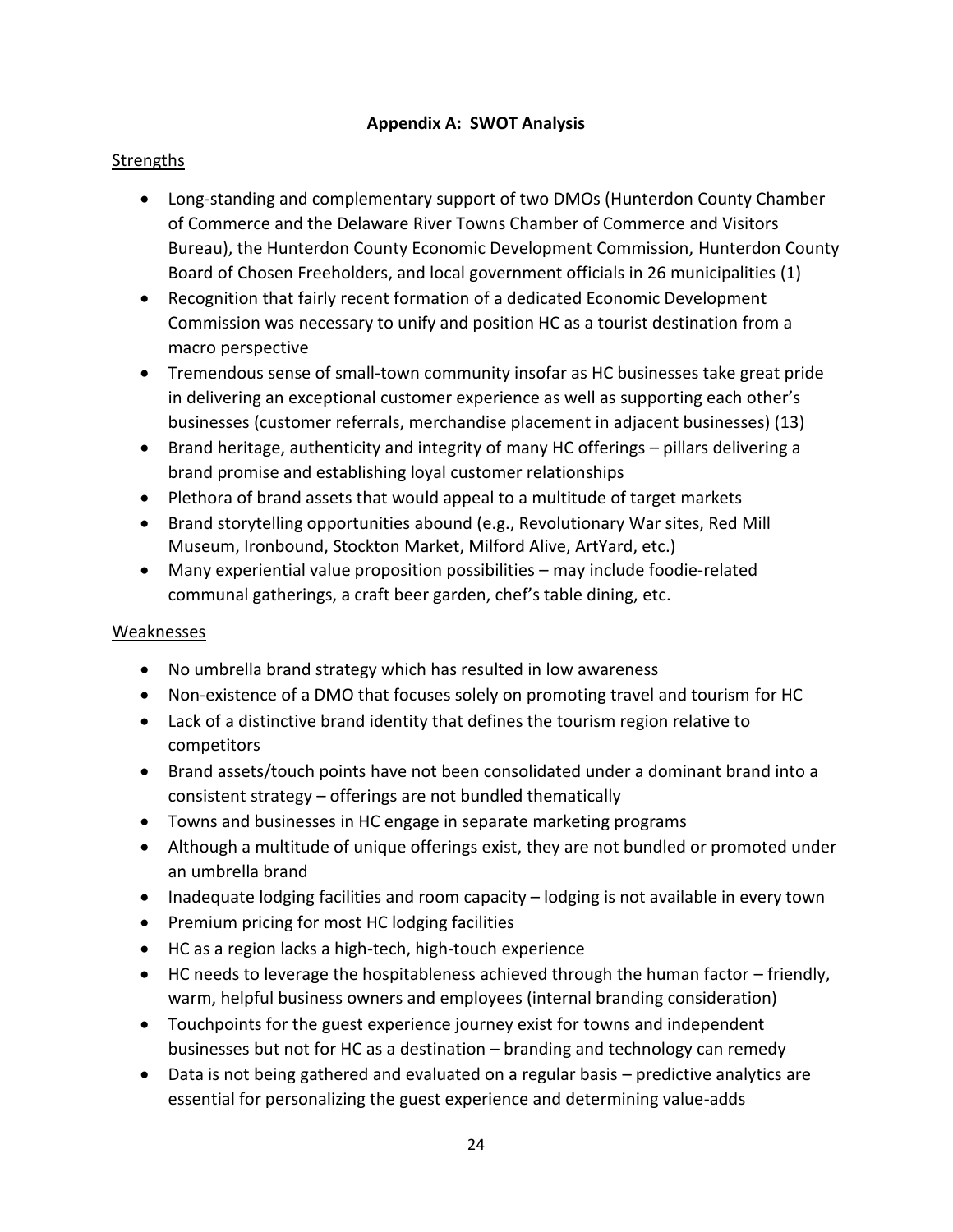• The Stockton Inn, with roots to George Washington, has been empty for 2 years

# Opportunities

- Steady national growth in tourism industry from 2013-17, totaling over \$1.6T in 2017 (1)
- Visitors to NJ spent over \$44B in 2016 statewide representing a 2.6% increase over 2015 (1)
- Affordability of travel expenditures to Hunterdon County (26% v. 40% nationally) increases opportunity for additional visitor spending in other sectors of the local tourism industry (1)
- Historic roots, majestic beauty and small-town charm HC gems abound
- Unique brand assets like the Red Mill, Ironbound, ArtYard, The Stockton Market, etc.
- Well-known towns including Lambertville, Clinton, Frenchtown and the Delaware River Towns are major draws
- Lambertville, Frenchtown and West Amwell have a lower total number of rooms but significance is that they are historical – also complement boutique shopping areas in respective municipalities (1)
- Consider developing home-sharing properties that mirror the Airbnb model
- Partner with Airbnb hosts to offset limited lodging and appeal to specific markets Millennials historically comprise about 60% of all guests who have booked on Airbnb (4)
- Develop a platform-based business model that is seamless and relies on an established ecosystem (e.g., apps)
- Appeal to a younger generation of travelers by infusing technology and amenities they are foodies and adventuresome
- Cater to demographics (e.g., Millennials) that seek instant gratification amenities and experiences
- Tap into the travel trend "where work, play, and life blend into one seamless mosaic" (3)
- Ambitious lobbying effort of the American Hotel & Lodging Association to impose taxes and regulations on Airbnb beginning in 2016 (4)

# Threats

- Direct country escape competitors including Bucks County and the Hudson Valley
- Buy-in among all 26 municipalities and respective constituencies of a unified tourism brand program for HC
- Inability to attract a younger generation to the area to live and raise a family due, in part, to lack of industry and real estate prices
- School enrollments are shrinking
- Large (paper mill) and small (bank, bakery) businesses closing
- Low residential population (125,000) many second home owners impacts vitality
- Significant disruption of the lodging industry due to Airbnb 100% growth year over year since its inception in 2008 in 10 key hotel markets (3)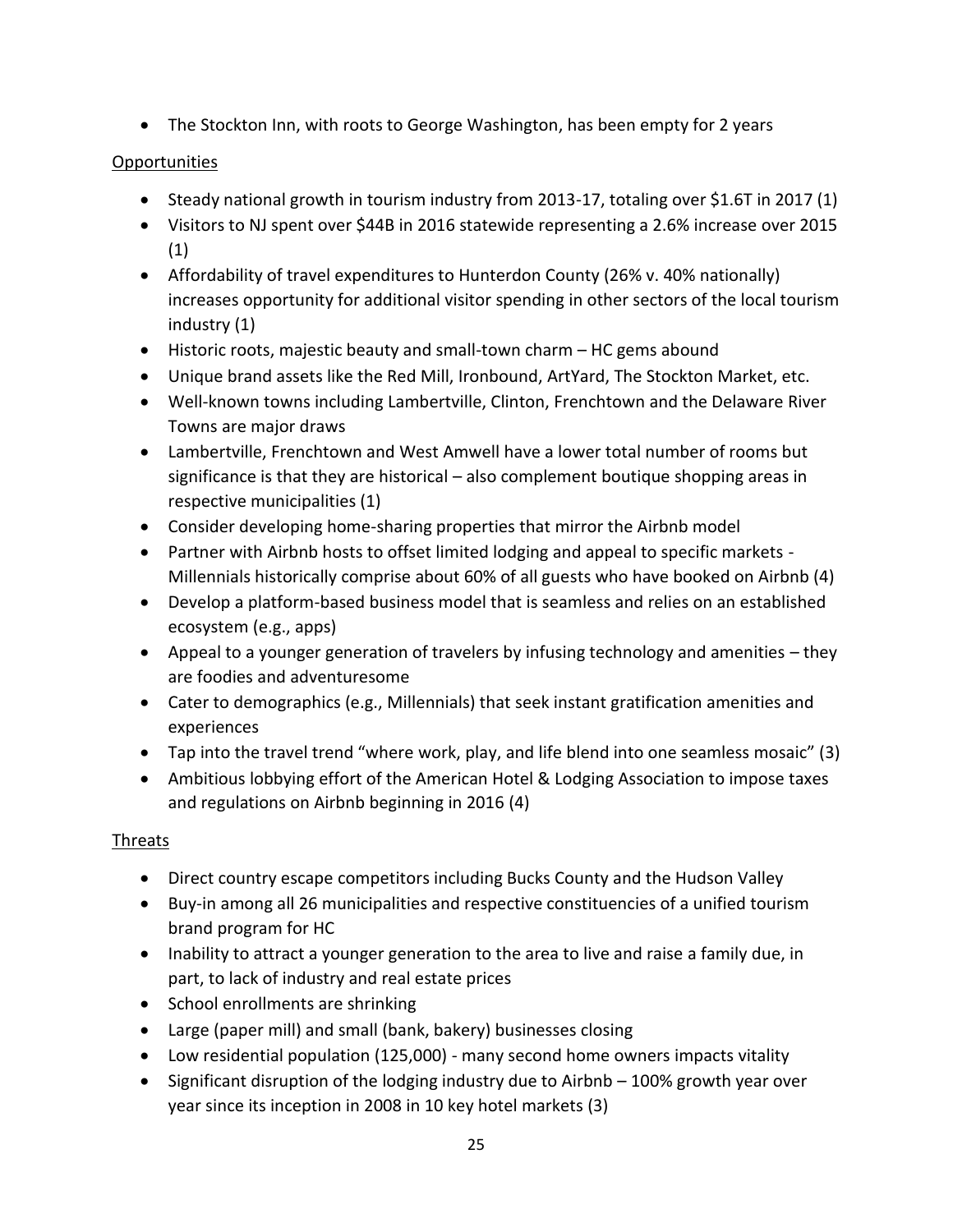- Hotels lost approximately \$450M in direct revenues annually to Airbnb (4)
- Airbnb is typically cheaper than a regional hotel's average daily rate (6-17% less) (4)
- Airbnb has shifted the traditional [travel] experience economy to include a sharing lifestyle and sense of community (3)
- Airbnb's wide array of homes and locations facilitates micro-segmentation and greater personalization – "perfect match" between guest and host (3)
- The recent introduction of Airbnb Plus, appealing to the leisure family market, the business traveler and the upscale traveler (3)
- 50% of Airbnb traffic is received through mobile devices (4)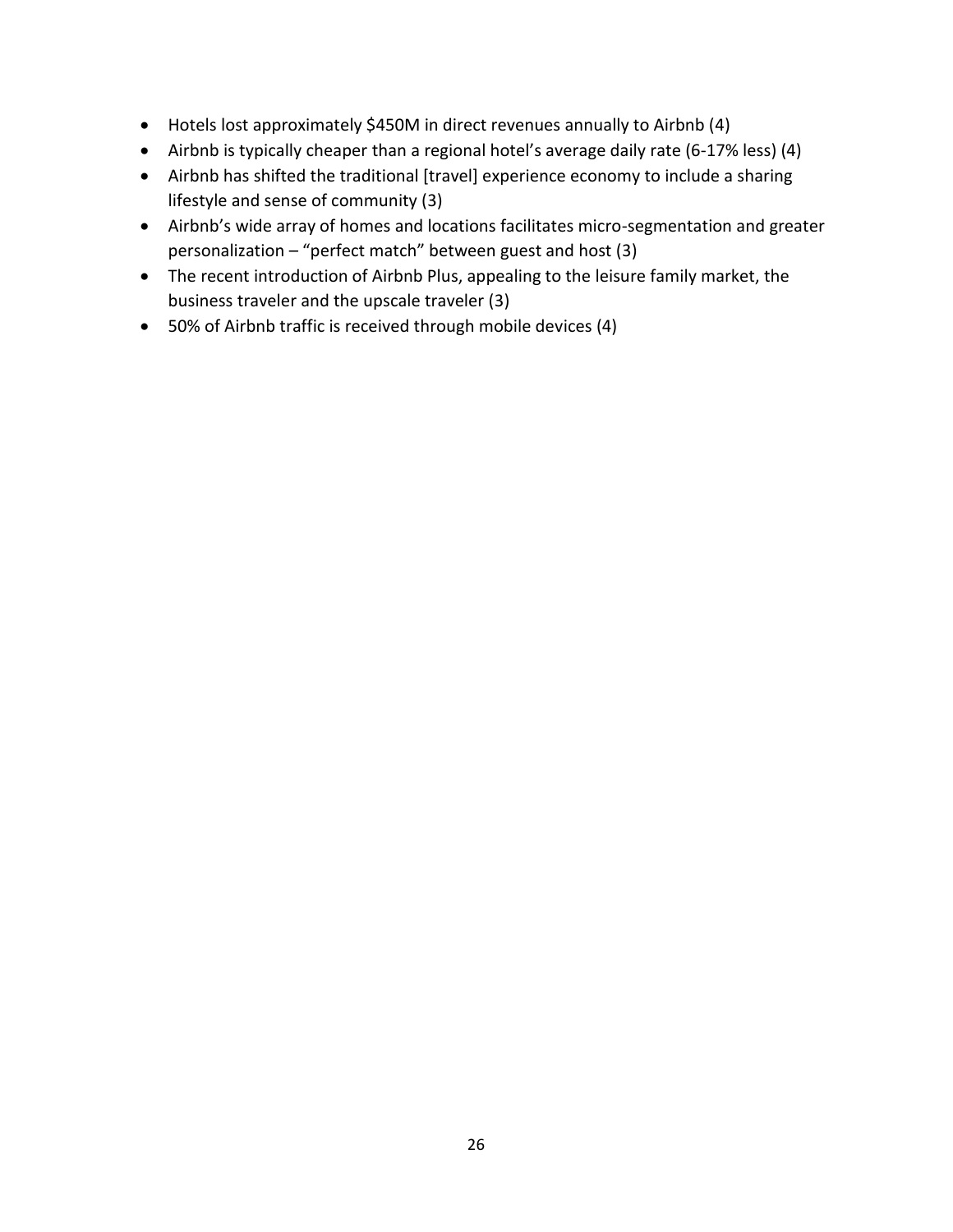#### **Appendix B: Scott Design Communications Estimate**



COMMUNICATIONS, INC.

**P.O. BOX 6 MERION STATION, PA 19066-0006**

**estimate**

**T 215.885.3390**

July 19, 2019

**Jennifer Barr Stockton University** 3430 Atlantic Avenue Atlantic City, NJ 08401

#### **HUNTERDON COUNTY TOURISM INITIATIVE MARKETING PLAN**

| <b>OVERALL BRANDING</b><br>Logo and Tag line                                                                                           | Includes overall designs, research and copywriting                                                                                                                                                                                                                     | \$3,500.00 - 5,000.00   |
|----------------------------------------------------------------------------------------------------------------------------------------|------------------------------------------------------------------------------------------------------------------------------------------------------------------------------------------------------------------------------------------------------------------------|-------------------------|
| <b>Ad Campaign</b><br>$\bullet$                                                                                                        | Includes (3) Ads: research, copywriting, testimonials, design<br>Not Included: photography, illustration, production of ads (depends on each publications)                                                                                                             | \$5,000.00 - 7,500.00   |
| <b>Brochure</b><br>$\bullet$<br>$\bullet$<br>$\bullet$                                                                                 | 20 pages includes, mission and vision, arts and culture, activities, lodging, etc.<br>Includes: research, copywriting, design, production<br>Not Included: photography, illustrations or printing                                                                      | \$5,000.00 - 8,000.00   |
| Digital Newsletter<br>$\bullet$<br>seasonal events, etc<br>$\bullet$<br>$\bullet$<br>$\bullet$                                         | Develop overall masthead and newsletter (4 - 8 pgs) incorporating various activities,<br>Includes: research, copywriting, design, production<br>Not included is photography, illustrations or printing<br>Posted to the website as a pdf and send out as a email blast | \$4,500.00              |
| <b>Email Blasts</b><br>$\bullet$<br>$\bullet$                                                                                          | Monthly email blasts with various topics, etc (6 recommended)<br>Includes: research, copywriting, design, execution                                                                                                                                                    | \$4,200.00              |
| <b>Additional Items</b><br>Social Media<br>$\bullet$<br>$\bullet$<br>Signage/Billboard Advertising<br>$\bullet$<br>Videos<br>$\bullet$ | Care Package including some of the materials above and some novelty items                                                                                                                                                                                              |                         |
| <b>TOTAL ESTIMATED</b>                                                                                                                 |                                                                                                                                                                                                                                                                        | \$22,200.00 - 29,200.00 |

**TERMS**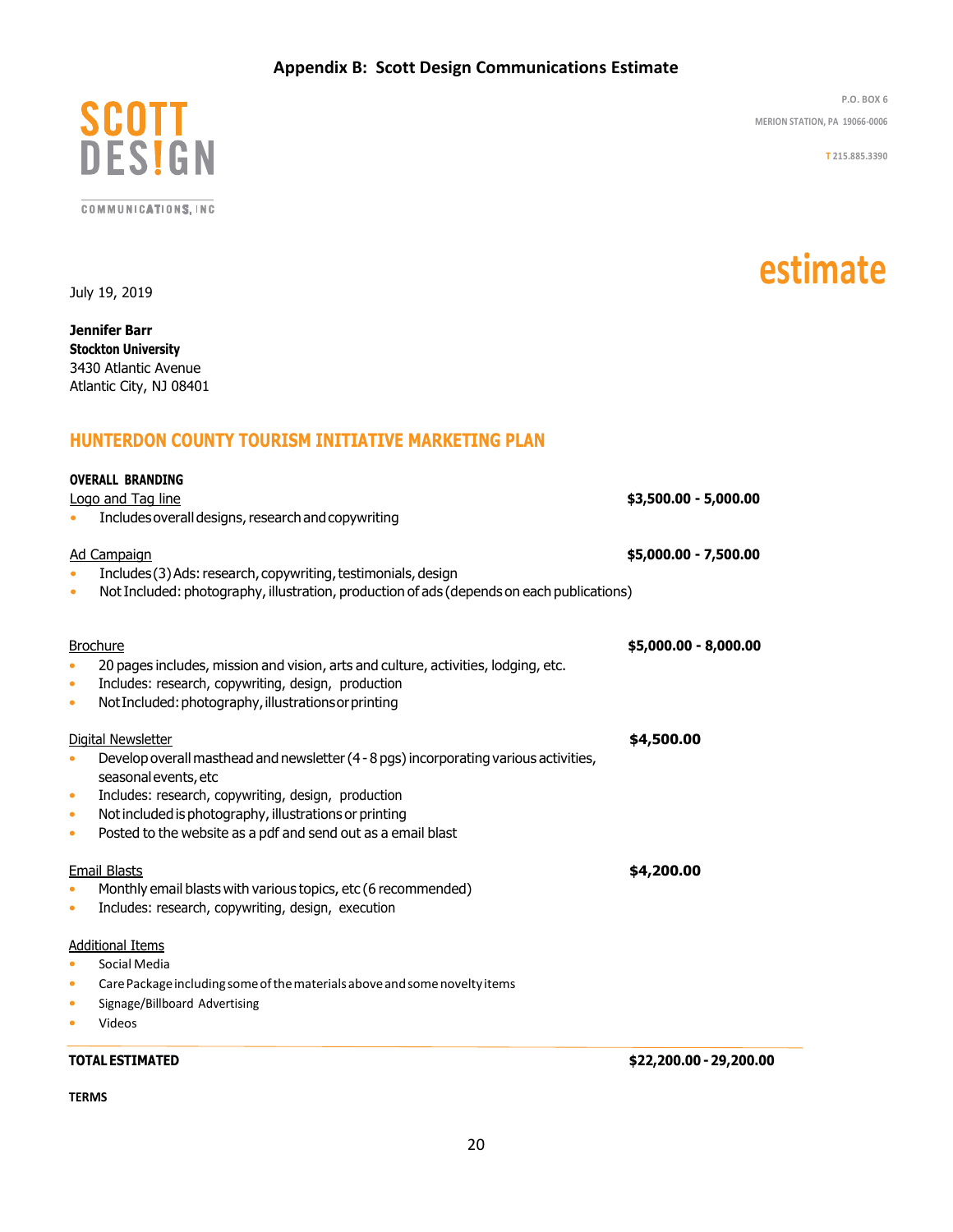Two sets of client alterations included and additional client revisions shall be billed separately. Shipping are additional charges beyond the amount of this scope of services. All works created for the client become the client's sole property upon payment of monies due. Terms are due upon receipt.

#### **50% DEPOSIT DUE UPON PROJECT TO START**

**Thank you for your consideration.**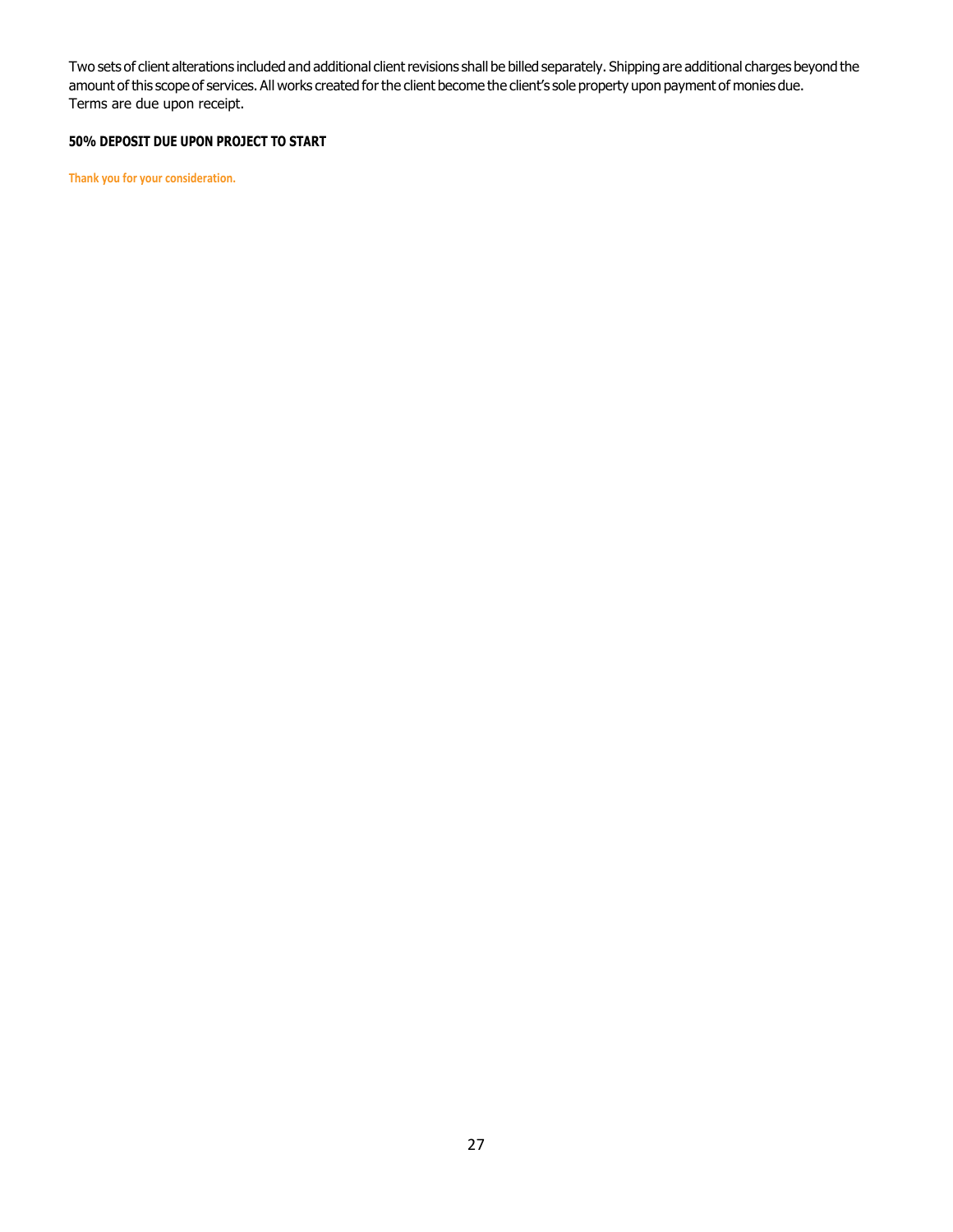#### **Appendix C: Estimate from Amy Barnett**

### **Proposed Social Media Plan for Hunterdon County Tourism Initiative Hunterdon County, New Jersey, Chamber of Commerce July 31, 2019**

Prepared by Amy Barnett, [amyjbarnett.communicate@gmail.com;](mailto:amyjbarnett.communicate@gmail.com) 215-290-9916 cell; 215-348-1259 office

#### **Goals:**

Because Hunterdon County is initiating a comprehensive tourism marketing campaign for the first time, social media efforts for this project will focus on the first stage of a customer's journey: awareness. This campaign aims to promote Hunterdon's tourism brand and increase awareness of Hunterdon County as a destination to visit, dine, stay, shop, enjoy and revisit.

#### **Term of social media campaign: 1 year**

- Six weeks planning, preparation, content development and social media channel creation for campaign launch
- 46 weeks campaign duration

#### **Recommended basic tactics and schedule:**

Given the Chamber's budget constraints, this plan prioritizes basic tactics. Options for expanding the campaign beyond basic tactics appear in the section, "Recommended stage two tactics." Stage two tactics focus on the second stage of a customer's journey: engagement. As audiences become aware of the Hunterdon tourism brand, phase two tactics learn about their engagement with the brand and seek to boost positive engagement.

#### **Preparation phase:**

- 1. **Develop content strategy:** Working with Chamber of Commerce, create a content plan that promotes the County's tourism branding and assets – dining, outdoor recreation, shopping, special events, etc. – across social media platforms at optimum times to desired audiences (i.e. concentrate outdoor recreation on the river during warm months; promote balloon festival before and during event, and so on).
- 2. **Develop content schedule**: Create a schedule that guides release of all content across social media platforms for the duration of the project.
- 3. **Create content**: Develop content copy and graphics for review, approval and scheduling.
- 4. **Create branded social media channels:** Create branded accounts and account preferences for Facebook, Twitter and Instagram.

#### **Implementation phase:**

- 5. **Post on Facebook (FB):** Utilize branded FB page to post relevant content, create relevant public FB events. Identify and utilize share opportunities offered by Frenchtown, Lambertville and other Hunterdon town FB pages; leverage user-generated content. (Post once weekly, 46 total posts, repost/share organizational and user-generated content as identified)
- 6. **Post on Twitter:** Utilize branded Twitter feed to post relevant content, create tourism-specific hashtags, identify relevant retweets offered by Frenchtown, Lambertville and other Hunterdon town Twitter feeds, leverage user-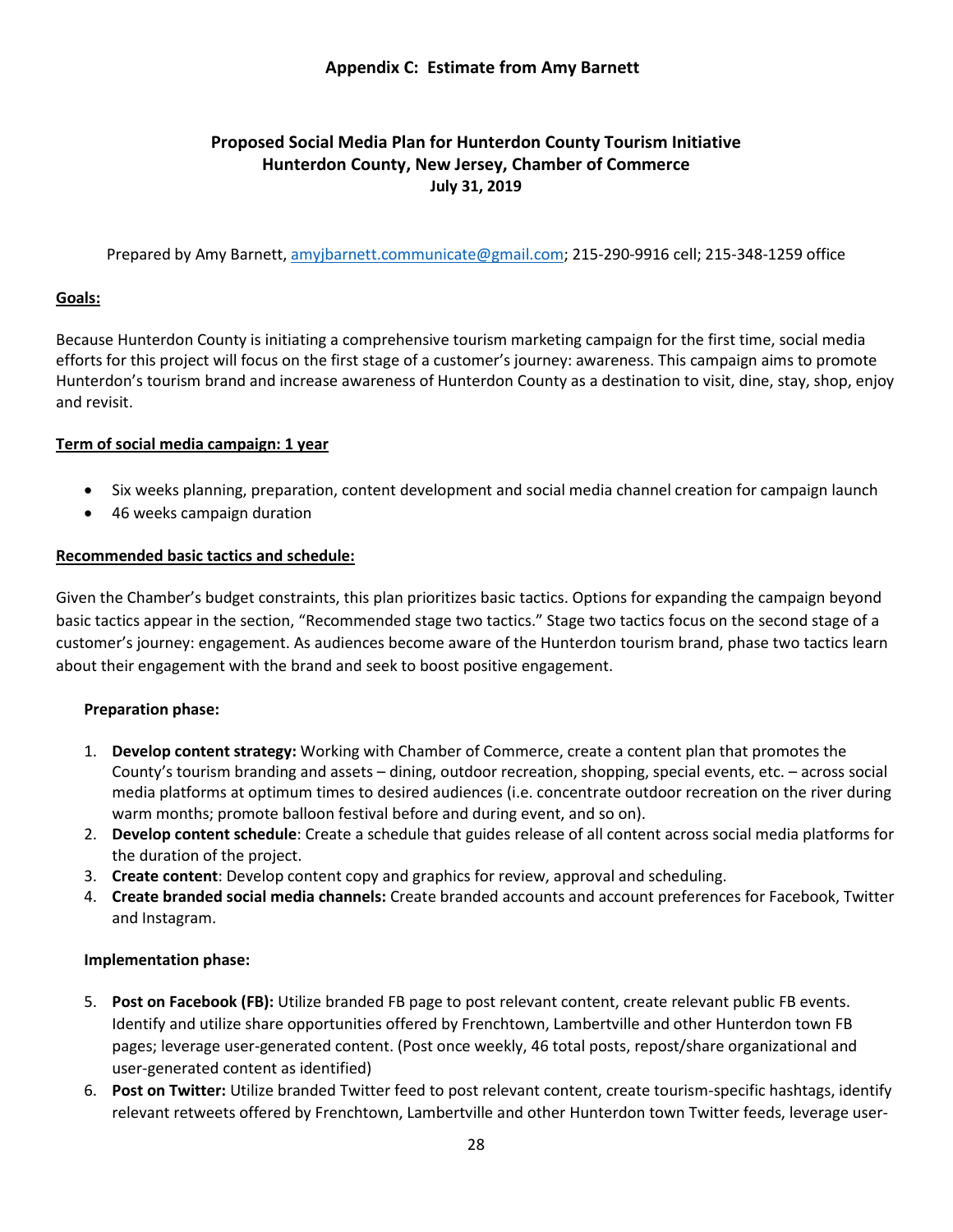generated content. (Post once weekly, 46 total posts, retweet organizational and user-generated content as identified)

- 7. **Post on Instagram:** Utilize branded Instagram feed to post relevant content, create associated hashtags, post events, initiate location tagging, identify regram opportunities offered by Frenchtown, Lambertville and other Hunterdon town Instagram feeds; leverage user-generated content. (Post once weekly, 46 total posts, regram organizational and user-generated content as identified)
- 8. **Post on TripAdvisor:** Create typical destination marketing posts such as Top things to do in Hunterdon County, Top places to dine in Hunterdon County, Top outdoor activities, top events during the year, celebrating the holidays, Top 10 historic happenings, etc. (10 posts total, one dropping every 6-7 weeks)
- 9. **Monitor and report social media results:** Measure mentions, shares, links and impressions; track audience growth rate; measure post reach (how many people see a post after it goes live) and potential reach (number of people who could see a post during a reporting period). Because this type of monitoring can be time-consuming and inaccurate as an ad hoc effort, consider purchase of social media monitoring tool to automate this process and conserve level of effort. (3 reports; reporting at 16 weeks, 34 weeks, 52 weeks)

#### **Budget:**

Development phase: \$4250 total fee Implementation phase: \$1150 per month Additional hours beyond the scope of this plan will be billed at \$85/hour.

Photographs purchases, graphics purchases, influencer payments and other incidental costs are not included and will be billed at cost plus a standard 15% agency fee. All project-related travel will be billed at cost. Additional tools such as software for measuring social media impact will be billed at cost and owned by Hunterdon County.

#### **Recommended stage two tactics:**

- 1. **Expand FB efforts:** Create livestreams for events, host visitor contests and/or travel giveaways, introduce programs for garnering shares and likes.
- 2. **Expand efforts on Twitter, Instagram and other social media channels as indicated:** Introduce programs for garnering shares and likes; identify influencers and form partnerships to promote Hunterdon County; identify and participate in relevant travel twitter chats.
- 3. **Evaluate emerging TripAdvisor opportunities:** As this platform continues its relatively recent social media expansion, identify new opportunities to engage audiences.
- 4. **Create a branded LinkedIn channel:** Because this social network works well for drawing business visitors, Hunterdon County may wish to consider whether appealing to the business travel audience is applicable.
- 5. **Create a branded Snapchat channel:** The channel's Snap Stories option may support asset, event and holiday promotion in the County for visitors in the 20-40-year-old demographics.
- 6. **Create Hunterdon stories:** Create content that highlights stories of special people taking part in special experiences in Hunterdon County: firsts, edible treasures, artistic endeavors, recreational highlights, historic interest. Creating this content requires the services of writers, photographers and editors.
- 7. **Consider creating Pinterest boards:** Create boards such as DineinHunterdonCounty, StayinHunterdonCounty, etc. where visitors can pin experiences and notable items in and from Hunterdon County.

#### **Considerations:**

• Successful social media campaigns for destination marketing require a well-stocked library of destination photographs, images and if possible, video, to create a very visually appealing social media interface. All efforts